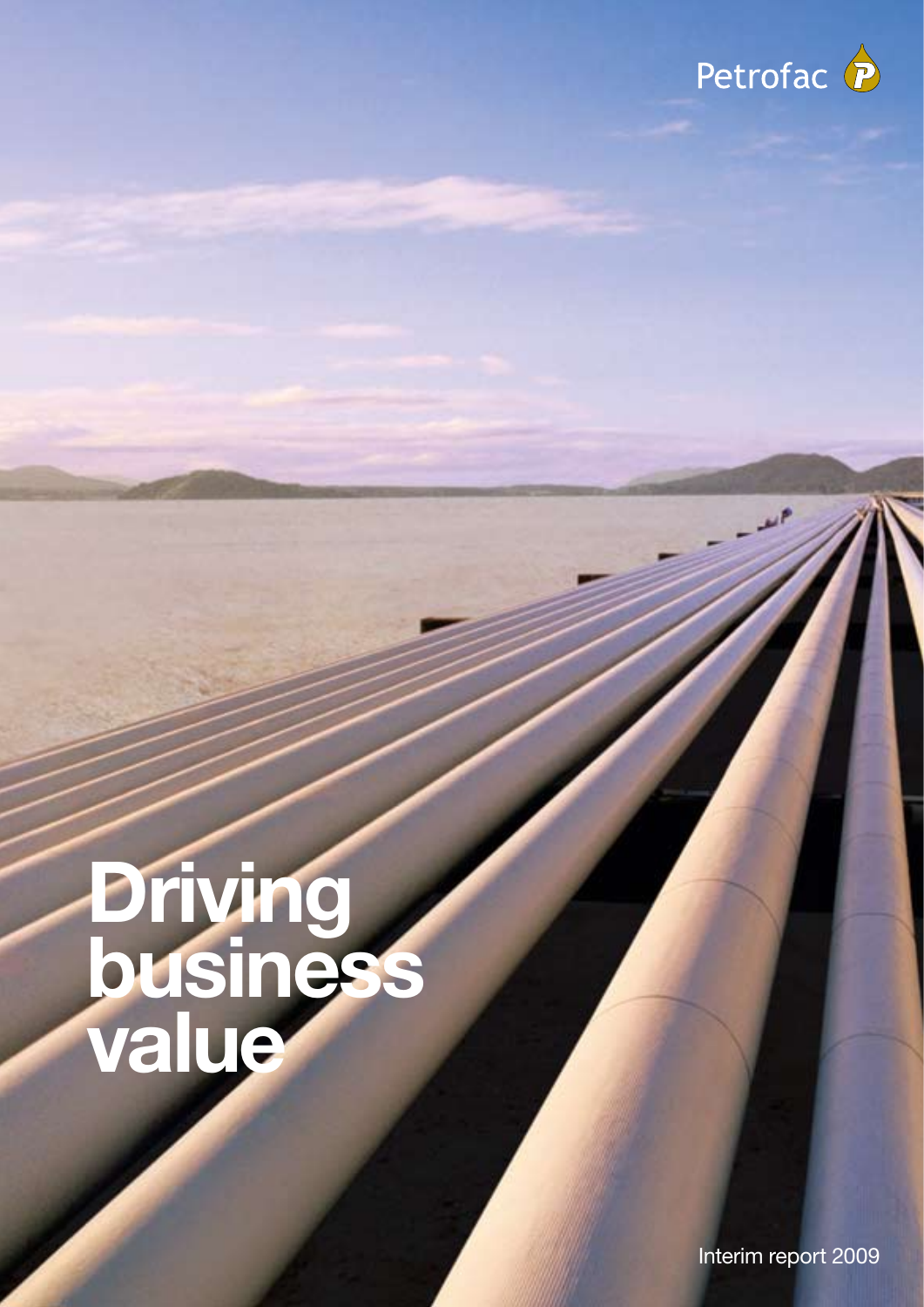# **Driving** business value

Petrofac is an international provider of facilities solutions to the oil & gas production and processing industries. By creating innovative commercial models to deliver services, supporting our people and developing long-term relationships, we drive business value for our shareholders, customers and employees.

We aim to generate sustainable growth in value for our shareholders by being the leading international provider of facilities solutions to the oil & gas processing industry. We aim to do this by:

- Maintaining and improving on high safety standards
- Leveraging customer relationships by providing a range of services across the life cycle of an asset
- Generating predictable, long-term returns from a diversified portfolio of investments, leveraging the group's service capabilities in order to understand and manage better the risks involved
- Focusing on regions with major hydrocarbon reserves where significant capital and operational expenditures are expected
- Expanding our established service offering into new countries and regions
- Assisting customers in achieving their local content goals by accessing in-country resources and improving the competence and technical skills of local workforces
- Improving revenue and earnings stability through a diversified and complementary business model
- Attracting and retaining specialists and key personnel
- **Identifying, acquiring,** integrating and developing complementary businesses where appropriate

### **Contents**

- 1 Group financial highlights<br>2 Business review
- 
- 9 Interim condensed consolidated income statement
- 9 Interim condensed consolidated statement of comprehensive income
- 10 Interim condensed consolidated balance sheet
- 11 Interim condensed **consolidated** cash flow statement
- 12 Interim condensed consolidated statement of changes in equity
- 14 Notes to the interim condensed consolidated financial statements
- 23 Statement of directors' responsibilities
- 24 Independent review report to Petrofac Limited
- 25 Shareholder information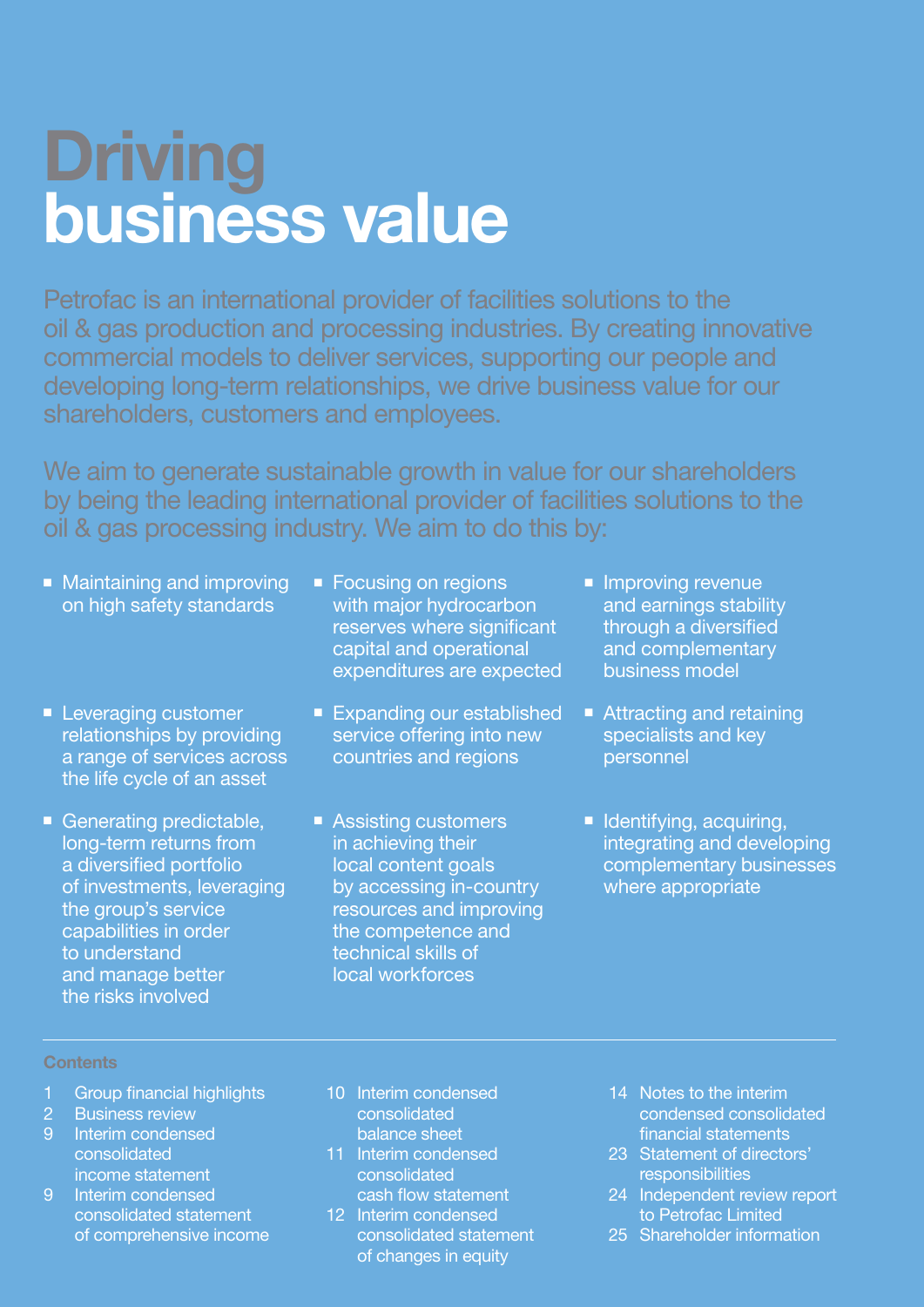### Group financial highlights

For the six months ended 30 June 2009

| Revenue<br>Six months ended<br>30 June 2008:<br>US\$1,576m             | <b>US\$1,586m</b> | Backlog <sup>1</sup><br>As at<br>31 December 2008:<br><b>US\$4.0bn</b>             | <b>US\$8.4bn</b>   |
|------------------------------------------------------------------------|-------------------|------------------------------------------------------------------------------------|--------------------|
| EBITDA <sup>2</sup><br>Six months ended<br>30 June 2008:<br>US\$179.2m | <b>US\$207.5m</b> | Earnings<br>per share (diluted)<br>Six months ended<br>30 June 2008:<br>35.1 cents | 42.7 cents         |
| Net profit $3$<br>Six months ended<br>30 June 2008:<br>US\$121.2m      | <b>US\$145.6m</b> | Interim dividend<br>per share<br>Six months ended<br>30 June 2008:<br>$7.50$ cents | <b>10.70 cents</b> |
| <b>Revenue</b>                                                         |                   | <b>Net profit</b>                                                                  |                    |





1 Backlog consists of the estimated revenue attributable to the uncompleted portion of lump-sum engineering, procurement and construction contracts and variation orders plus, with regard to engineering services and facilities management contracts, the estimated revenue attributable to the lesser of the remaining term of the contract and, in the case of life-of-field facilities management contracts, five years. The group uses this key performance indicator as a measure of the visibility of future earnings. Backlog is not an audited measure. Other companies in the oil & gas industry may calculate this measure differently.

2 EBITDA means earnings before interest, tax, depreciation, amortisation and impairment and is calculated as profit before tax and net finance income adjusted to add back charges for depreciation, amortisation and impairment charges (as per note 3 to the interim condensed consolidated financial statements).

3 Profit for the period attributable to Petrofac Limited shareholders.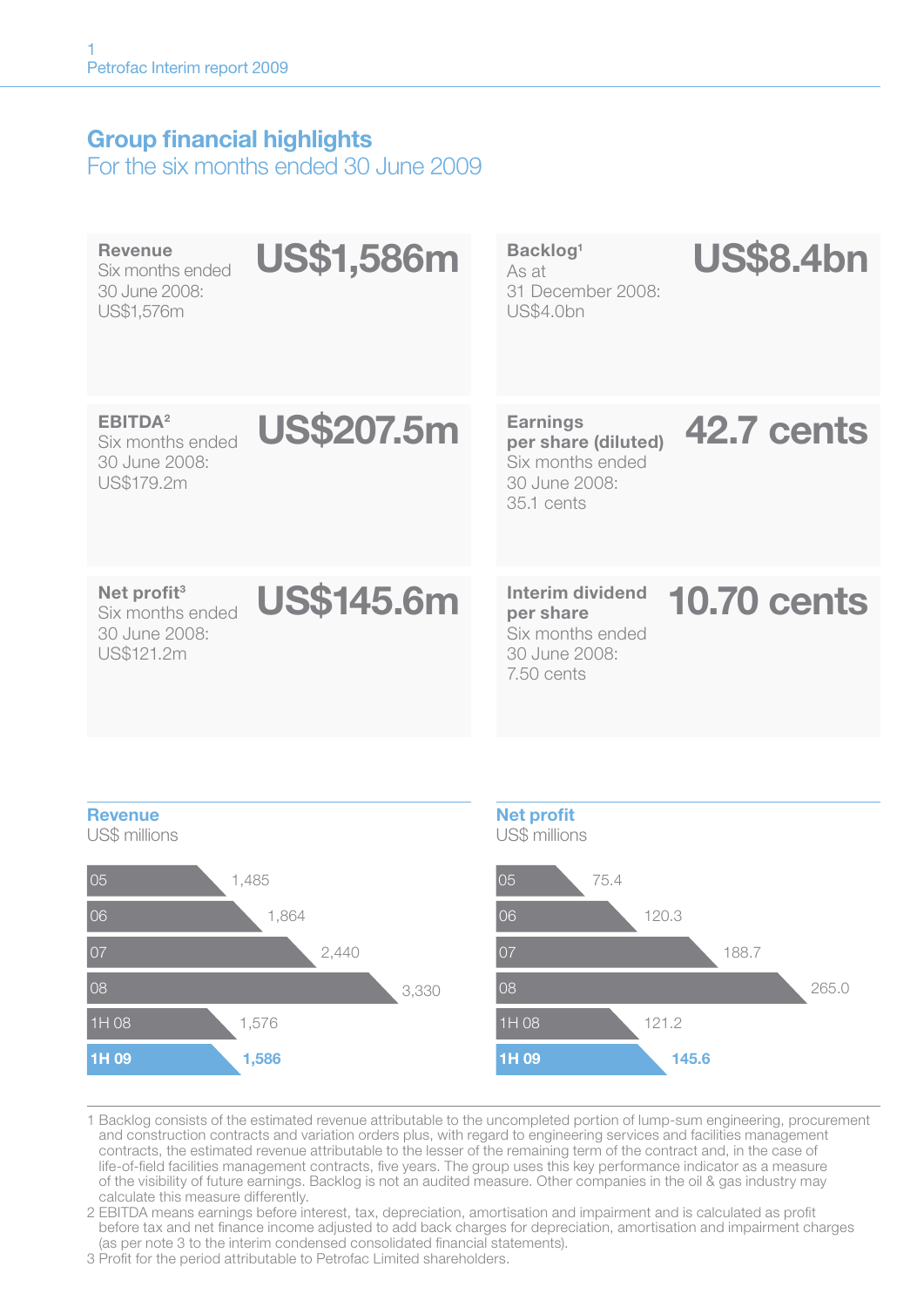### Business review

### Results

We are pleased to report that the group has had a strong first half of 2009, with growth in net profit of over 20% combined with substantial new contract awards. Backlog at 30 June stood at US\$8.4 billion, having more than doubled over the period.

In the six months ended 30 June 2009, revenue was broadly unchanged at US\$1,586.4 million (2008: US\$1,576.2 million), however, net profit increased by 20.1% to US\$145.6 million (2008: US\$121.2 million) and EBITDA increased by 15.8% to US\$207.5 million (2008: US\$179.2 million).

The net cash generated from operations during the period was US\$529.6 million (2008: US\$167.8million), representing 255.2% of EBITDA (2008: 93.6%). The group's net cash increased to US\$787.6 million over the six months to 30 June 2009 (31 December 2008: US\$551.8 million) as a result of:

- <sup>n</sup> operating profits generated of US\$223.8 million
- net working capital inflows of US\$305.8 million. including over US\$397 million of advance payments received in relation to new Engineering & Construction awards less approximately US\$185 million of cash outflows in relation to the growth of work in progress on other Engineering & Construction projects
- <sup>n</sup> taxes paid of over US\$35 million
- $\blacksquare$  investing activities, including approximately US\$176 million in relation to capital expenditure on Energy Developments' portfolio of assets, particularly on the Don fields
- $\blacksquare$  financing activities, in particular, payment of the 2008 final dividend of approximately US\$62 million

| Net cash (US\$ millions)                 | 30 June<br>2009 | 30 June<br>2008 | 31 December<br>2008 |
|------------------------------------------|-----------------|-----------------|---------------------|
| Cash and short-term<br>deposits          | 900.2           | 565.2           | 6944                |
| Interest-bearing loans<br>and borrowings | (112.6)         | (104.5)         | (142.6)             |
| Net cash                                 | 787.6           | 460.7           | 551.8               |

Interest-bearing loans and borrowings at 30 June 2009 were lower at US\$112.6 million (31 December 2008: US\$142.6 million) after repayment of an overdraft facility previously utilised by the Offshore Engineering & Operations and Training Services business units. Since 30 June 2009, further advance payments on Engineering & Construction projects secured in the first half of the year have been received, totalling approximately US\$200 million. A further US\$150 million is expected to be received over the coming weeks.

Net finance income for the period increased to US\$3.6 million (2008: US\$3.1 million) due principally to higher average net cash balances.

The tax charge for the six months ended 30 June 2009 of US\$28.8 million (2008: US\$39.6 million), based on the anticipated reporting segment effective tax rates for the year ending 31 December 2009, represents an effective tax rate for the period of 16.5% (2008: 24.6%). The principal reason for the decrease in the group's effective tax rate is confirmation during the period of the applicability of a lower tax rate in relation to the group's projects in Oman. Other contributing factors include a higher proportion of Engineering & Construction profits being earned in lower tax rate jurisdictions.

Diluted earnings per share for the six months ended 30 June 2009 increased by 21.5% to 42.70 cents per share (2008: 35.13 cents per share) reflecting the group's improved profitability.

During the first six months of 2009, order intake across the group was very strong at US\$5.8 billion (2008: US\$1.7 billion), taking the group's combined backlog to US\$8.4 billion at 30 June 2009 (31 December 2008: US\$4.0 billion). Since 30 June 2009, the group has been awarded a further US\$0.6 billion of new contracts<sup>1</sup>.

<sup>1</sup> In July, Engineering & Construction's joint venture with Mubadala Petroleum Services LLC, Petrofac Emirates, secured, in partnership with GS Engineering & Construction of South Korea, a US\$2.1 billion project to build a natural gas liquids (NGL) train in Abu Dhabi. Petrofac Emirates share of the scope is approximately US\$1.0 billion, and Petrofac has a 50% interest in the Petrofac Emirates joint venture. As described in more detail in the Segmental Review, Offshore Engineering & Operations secured a £75 million project in the UK North Sea in July.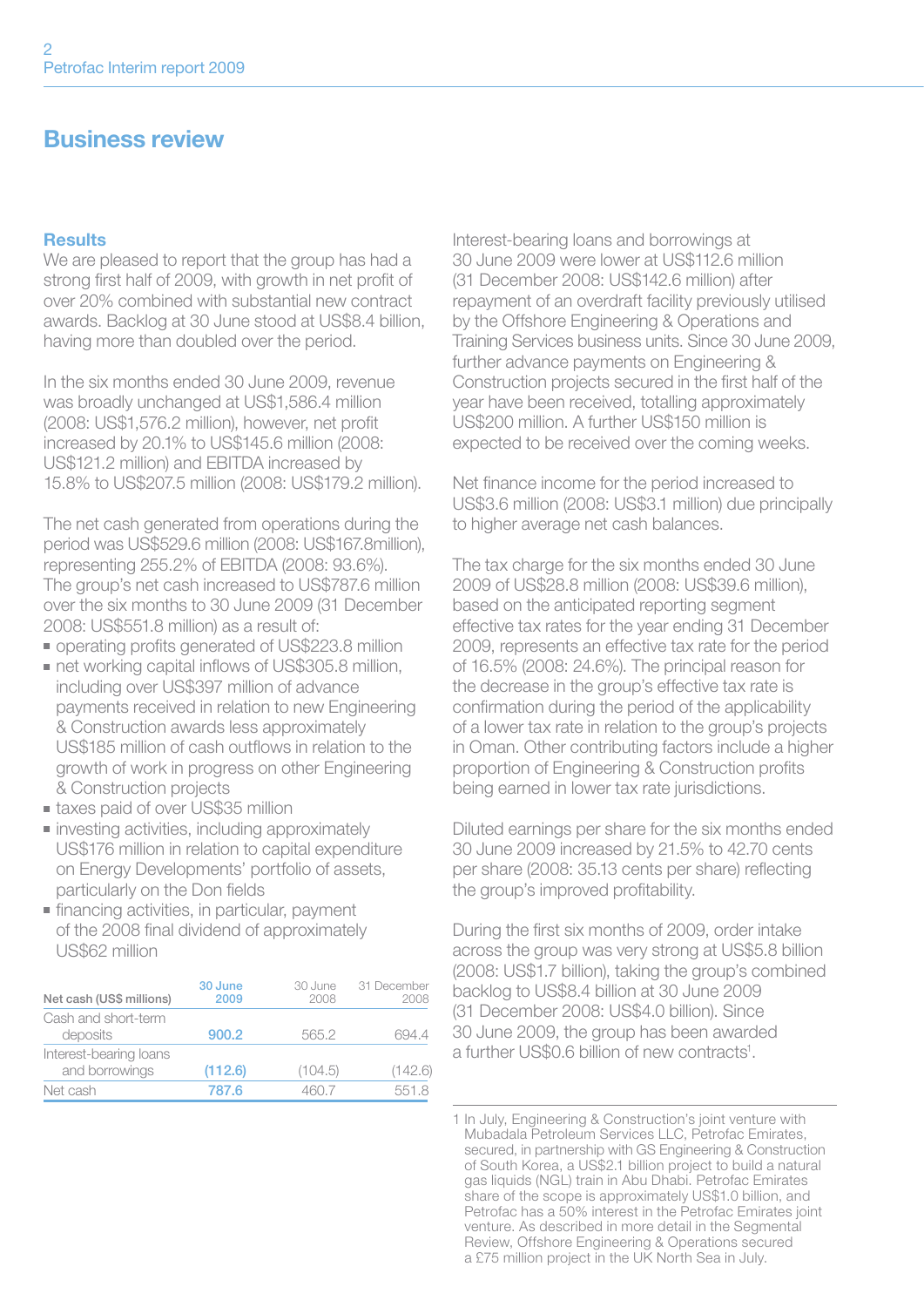At 30 June 2009, the group had approximately 11,400 employees, compared to around 11,100 at 31 December 2008, with the growth attributable to the Engineering & Construction reporting segment.

### **Dividend**

The Board has declared an interim dividend of 10.70 cents per share (2008: 7.50 cents), an increase of 42.7%, which will be paid on 23 October 2009 to eligible shareholders on the register at 25 September 2009. Shareholders who have not elected to receive dividends in

US dollars will receive a Sterling equivalent of 6.46 pence per share. The Board will set the total dividends payable for the year to 31 December 2009 according to the group's earnings and, as previously announced, expects to distribute approximately 35% of full year post tax profits by way of dividend.

### Segmental review

On 1 January 2009, the group reorganised its operations into seven business units, reporting under four segments:

| <b>Business unit</b>                                                                   | Reporting segment                                                 |  |
|----------------------------------------------------------------------------------------|-------------------------------------------------------------------|--|
| Engineering & Construction, Sharjah<br><b>Engineering &amp; Construction Ventures</b>  | Engineering & Construction                                        |  |
| Offshore Engineering & Operations                                                      | Offshore Engineering & Operations                                 |  |
| <b>Engineering Services</b><br><b>Training Services</b><br><b>Production Solutions</b> | Engineering, Training Services and<br><b>Production Solutions</b> |  |
| <b>Energy Developments</b>                                                             | <b>Energy Developments</b>                                        |  |

We present below an update of each of the group's reporting segments:

| US\$ millions                                              | Revenue |        | Operating profit <sup>1</sup> |       | Net profit |       | <b>EBITDA</b> |       |
|------------------------------------------------------------|---------|--------|-------------------------------|-------|------------|-------|---------------|-------|
| For the six months ended 30 June                           | 2009    | 2008   | 2009                          | 2008  | 2009       | 2008  | 2009          | 2008  |
| Engineering & Construction                                 | 1.060.7 | 922.8  | 129.5                         | 99.6  | 121.2      | 88.7  | 140.5         | 102.6 |
| Offshore Engineering & Operations                          | 294.9   | 377.1  | 4.5                           | 6.9   | 2.9        | 4.7   | 4.8           | 7.7   |
| Engineering, Training Services<br>and Production Solutions | 184.0   | 271.0  | 17.4                          | 24.3  | 14.8       | 17.8  | 21.1          | 31.1  |
| <b>Energy Developments</b>                                 | 82.2    | 77.7   | 24.8                          | 29.6  | 9.8        | 16.3  | 46.7          | 40.8  |
| Corporate, consolidation & elimination                     | (35.4)  | (72.4) | (5.5)                         | (2.7) | (3.1)      | (6.3) | (5.6)         | (3.0) |
| Group                                                      | .586.4  | .576.2 | 170.7                         | 157.7 | 145.6      | 121.2 | 207.5         | 179.2 |

| Growth/margin analysis %                                   | Revenue growth |      | Operating margin |      | Net margin |      | EBITDA margin |      |
|------------------------------------------------------------|----------------|------|------------------|------|------------|------|---------------|------|
| For the six months ended 30 June                           | 2009           | 2008 | 2009             | 2008 | 2009       | 2008 | 2009          | 2008 |
| Engineering & Construction                                 | 14.9           | 91.6 | 12.2             | 10.8 | 11.4       | 9.6  | 13.2          |      |
| Offshore Engineering & Operations                          | (21.8)         | 13.9 | 1.5              | 1.8  | 1.0        | 1.3  | 1.6           | 2.0  |
| Engineering, Training Services<br>and Production Solutions | (32.1)         | 47.0 | 9.5              | 9.0  |            | 6.6  | 11.5          | 11.5 |
| <b>Energy Developments</b>                                 | 5.8            | 12.8 | 30.2             | 38.  | 12.0       | 21.0 | 56.9          | 52.6 |
| Group                                                      | 0.7            | 49.  | 10.8             | 10.0 | 9.2        |      | 13.1          | 11.4 |

1 Profit from operations before tax and finance costs.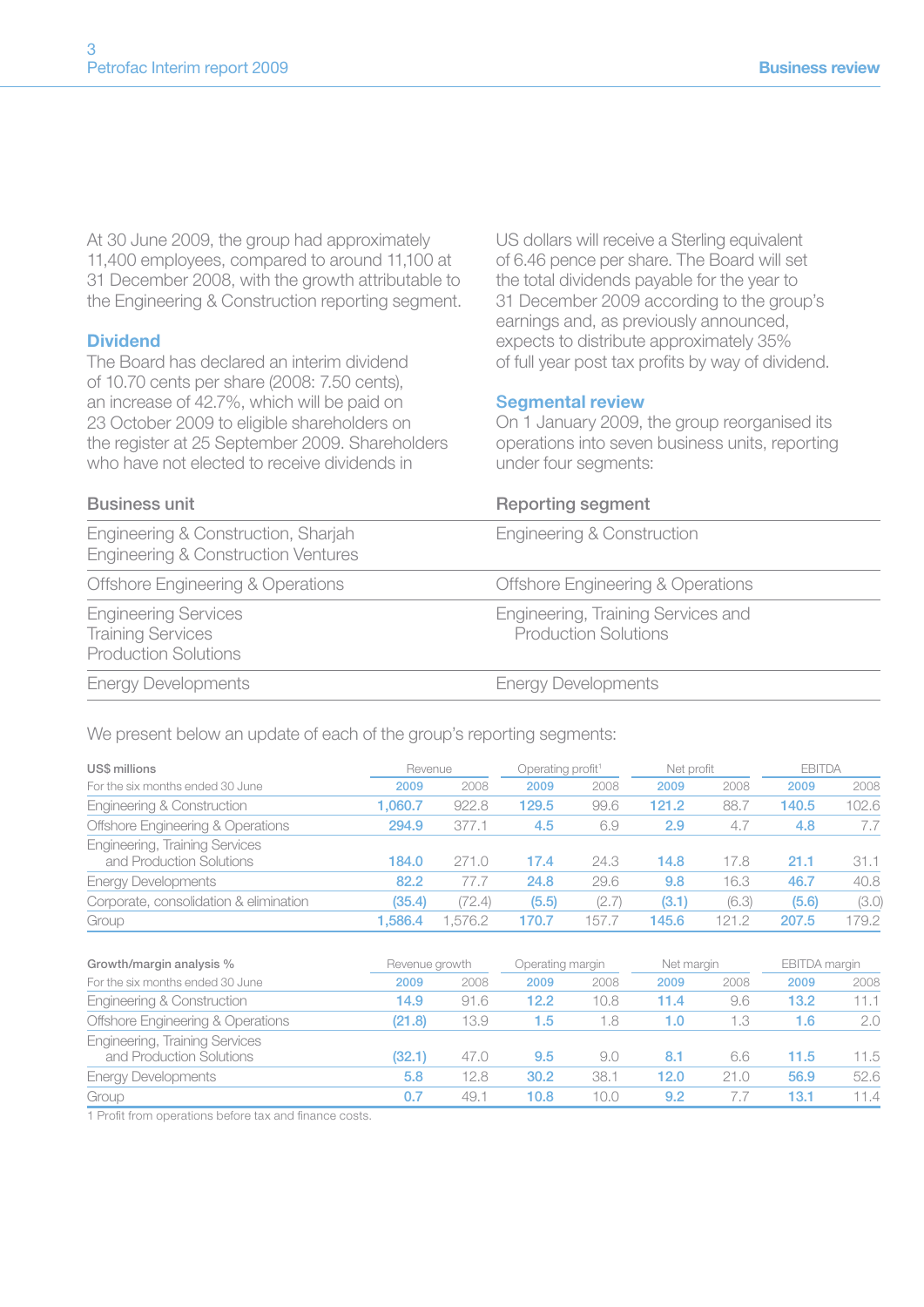### Business review continued

### Engineering & Construction

The Engineering & Construction reporting segment includes the group's Sharjah-based Engineering & Construction business unit and Engineering & Construction Ventures, which has been established to replicate the success of the Shariah business, but in new markets, such as Abu Dhabi and Saudi Arabia. Together, the Engineering & Construction businesses secured US\$5.4 billion of new contract awards in the first half of the year, and a further US\$0.5 billion of new awards since 30 June 2009\*.

Good progress continues to be made on the current contract portfolio, including mobilisation activities on the new contracts secured during the first half:

### Asab field development, Abu Dhabi

<sup>n</sup> Awarded in January 2009, the Asab field development is a 44-month US\$2.3 billion lump-sum engineering, procurement and construction (EPC) project with Abu Dhabi Company for Onshore Oil Operations (ADCO) to upgrade facilities at the onshore Asab oil field in Abu Dhabi

### Karan utilities and cogeneration package, Saudi Arabia

<sup>n</sup> Awarded in February 2009, the Karan utilities and cogeneration package is a 34-month project with Saudi Aramco to build utilities and cogeneration facilities at the Khursaniyah gas plant in Saudi Arabia. The capacity of the plant is being extended to accommodate approximately 1.8 billion cubic feet of high pressure sour gas from the offshore Karan field

### El Merk project, Algeria

<sup>n</sup> Awarded in March 2009, El Merk is a 44-month US\$2.2 billion EPC project for a consortium led by Sonatrach and Anadarko. The group will design and build the El Merk central processing facility in the Berkine Basin, which will have a design capacity of approximately 100,000 barrels of oil per day, 29,000 barrels of condensate per day, 31,000 barrels of liquid petroleum gas (LPG) per day together with a natural gas liquids (NGL) train with a nominal capacity of 600 million standard cubic feet of gas per day

### Kauther gas compression, Oman

<sup>n</sup> Awarded in late June 2009, the Kauther gas compression contract is a US\$0.4 billion EPC project for a gas compression system and associated facilities at the Kauther gas plant. The contract scope also includes commissioning and six months of initial operations. The project follows on from the successful completion of the Kauther gas plant in 2007, which Petrofac built on an EPC basis for PDO Oman. In early 2008, Petrofac was asked to carry out the front end engineering and design for a gas depletioncompression project and then invited to submit a commercial proposal for the EPC on a negotiated basis

Engineering & Construction's revenue increased by 14.9% to US\$1,060.7 million (2008: US\$922.8 million) compared to the corresponding period in 2008, reflecting increased levels of activity. Net profit increased by 36.6% to US\$121.2 million (2008: US\$88.7 million), representing a net margin of 11.4% (2008: 9.6%). The growth in net margin is due to continued strong operational performance, augmented by the recovery of prior year bid costs of approximately US\$10 million from a joint venture partner, the contribution from projects nearing completion and the first-time profit recognition on a project awarded in 2008.

During the first half, Engineering & Construction grew its headcount from 3,400 to 3,800, with the majority of the growth in Engineering & Construction Ventures.

At 30 June, the Engineering & Construction backlog stood at US\$6.9 billion, just under three times the 2008 year-end level (US\$2.4 billion), reflecting the high level of order intake during the first half.

<sup>\*</sup> See footnote 1 on page 2.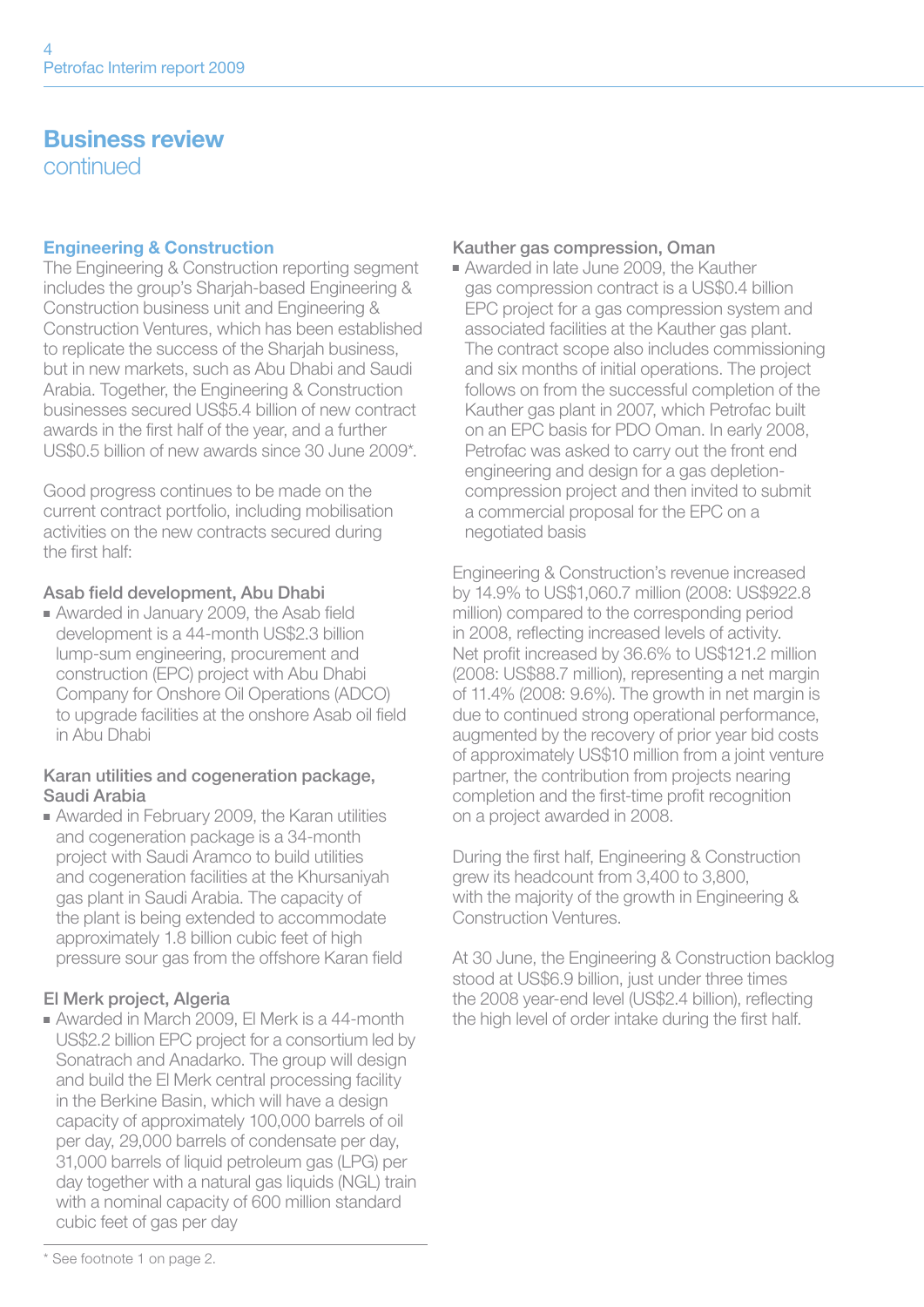### Offshore Engineering & Operations

The Offshore Engineering & Operations business provides operations, maintenance and brownfield engineering services, predominantly in the UK Continental Shelf (UKCS) principally on a reimbursable basis, but often with incentive income linked to the successful delivery of performance targets. Many of its operations contracts are long-term (typically three to five years) and in the case of the provision of Duty Holder services are generally<sup>1</sup> open-ended.

Bidding activity increased over the period both in the UKCS and international markets. Whereas in prior years contracts were often 'rolled-over' with the existing supplier, under similar terms and conditions, customers are now more likely to retender contracts on their expiry as they seek improved efficiencies in the current lower oil price environment. In July, we were pleased to announce the award of an engineering and construction contract with Apache for the Forties field in the North Sea. The contract is expected to generate revenue of approximately £25 million per annum. During the first half of 2009, Offshore Engineering & Operations extended its engineering and construction contract with Venture Production to the end of March 2010.

As a consequence of the strength of the US dollar against Sterling, reported revenue for the period decreased by 21.8% to US\$294.9 million (2008: US\$377.1 million) and revenue excluding 'pass-through' revenue<sup>2</sup> decreased by 27.8% to US\$209.3 million (2008: US\$290.0 million). Approximately 90% of Offshore Engineering & Operations' revenue is generated in the UKCS and those revenues are generally denominated in Sterling. The US dollar was stronger against Sterling in the first half of 2009 compared to the corresponding period in 2008, thereby having a significant impact on the US dollar value of reported revenues for the Offshore Engineering & Operations reporting segment. On a constant currency basis, revenue excluding pass-through revenue decreased by approximately 6%.

### Financial reporting exchange rates

| US\$/Sterling           | 6 months<br>ended<br>30 June<br>2009 | Year ended<br>31 December<br>2008 | 6 months<br>ended<br>30 June<br>2008 |
|-------------------------|--------------------------------------|-----------------------------------|--------------------------------------|
| Average rate for period | 1.49                                 | 185                               | 1.98                                 |
| Period-end rate         | 1.64                                 | 146                               | 1.99                                 |

Net profit was lower at US\$2.9 million (2008: US\$4.7 million), again reflecting the strengthening of the US dollar against Sterling as well as the more challenging trading environment. On a constant currency basis, net profit was approximately 3% lower. Net margin on revenue excluding pass-through revenue was marginally lower at 1.4% (2008: 1.6%). Net margins in the first half of the year are typically lower than those expected in the second half of the year due to the timing of the recognition of incentive income, which is usually based on performance over a calendar year.

During the first half, headcount was broadly unchanged at 4,200.

Backlog for Offshore Engineering & Operations remained broadly unchanged over the period, standing at US\$1.1 billion at 30 June (31 December 2008: US\$1.1 billion), however, on a constant currency basis backlog would be marginally lower at  $USS1 \cap$  billion.

<sup>1</sup> Contracts where the group takes full responsibility for managing a customer's asset and is responsible for the safety case of the asset, reporting to the Department of Energy and Climate Change.

<sup>2</sup> Pass-through revenue refers to the revenue recognised from low or zero margin third-party procurement services provided to customers.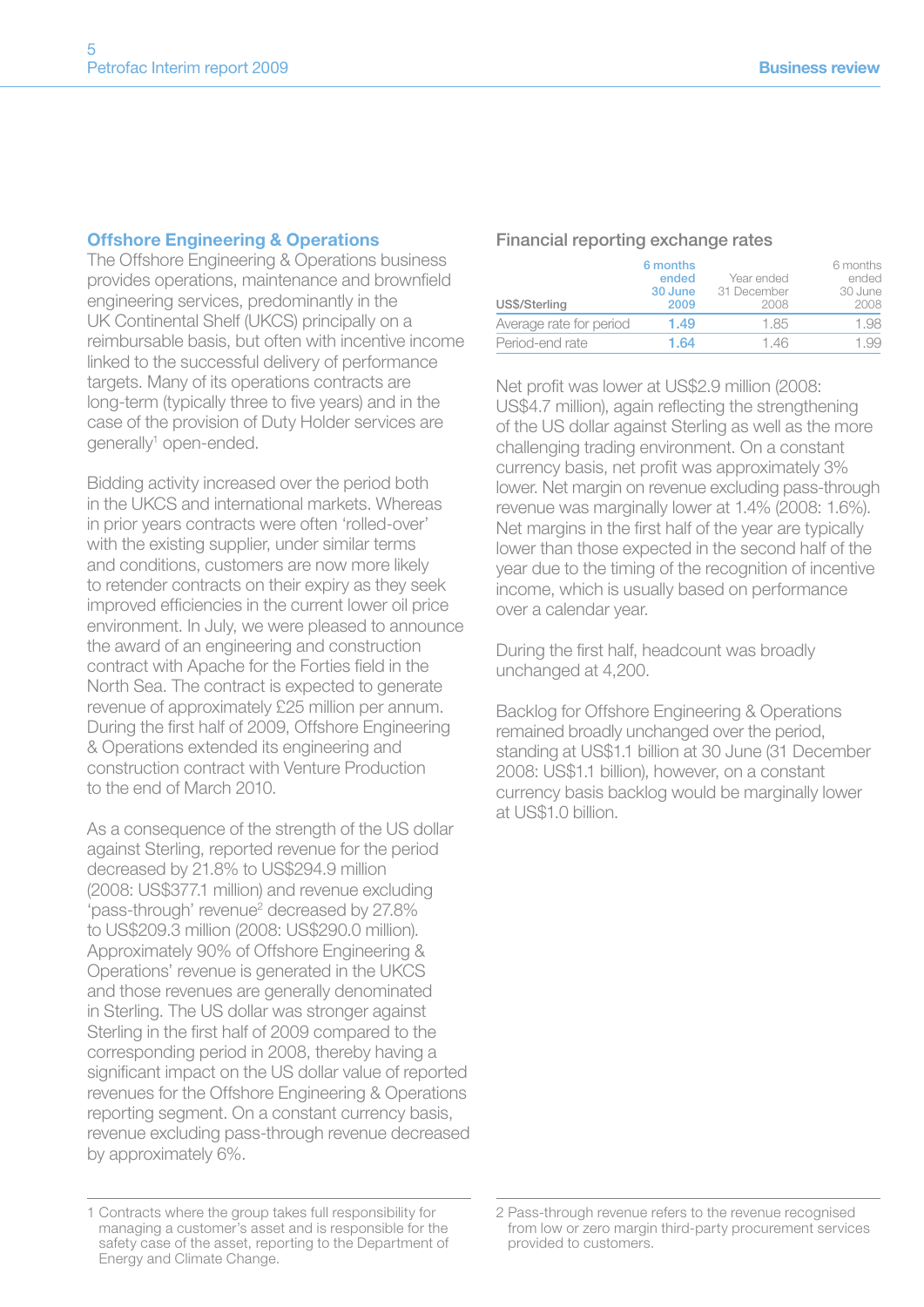# Business review

continued

### Engineering, Training Services and Production Solutions

Engineering Services, Training Services and Production Solutions are reported within this segment. These businesses provide services primarily on a reimbursable basis. The Production Solutions business unit includes the group's operations and maintenance contract with Dubai Petroleum and encompasses many of the group's consultancy businesses which have particular expertise in optimising the performance of mature phase production. In addition to continuing to provide these consultancy services on a stand-alone basis, the group is in the early stages of developing a new commercial offering for customers whereby they will be packaged together and offered on a tariff or quasi-equity basis.

Engineering Services predominantly provides early stage engineering studies such as conceptual studies or front-end engineering and design (FEED). With the rapid fall in oil prices in the second half of 2008 and a more uncertain economic outlook, a significant number of customers have postponed such studies or re-phased work, resulting in a reduction in activity. While the level of staff employees in our Woking engineering office has remained broadly unchanged, we have made a substantial reduction in the number of self-employed contractors. In Training Services, there has been a reduction in technical and other training activities as customers have sought to defer discretionary expenditure. Activity levels for Production Solutions, which are principally focused on the group's Service Operator role for Dubai Petroleum, have remained robust.

Reported revenue for the period decreased by 32.1% to US\$184.0 million (2008: US\$271.0 million) and revenue excluding 'pass-through' revenue decreased by 31.6% to US\$166.8 million (2008: US\$243.7 million). While a proportion of the reporting segment's revenues are non-US dollar denominated and were therefore impacted by the strengthening of the US dollar, the decrease is primarily due to the decrease in activity levels for Engineering Services and Training Services.

Net profit was lower at US\$14.8 million (2008: US\$17.8 million), again reflecting the reduction in activity in Engineering Services and Training Services and the strengthening of the US dollar. Net margin on revenue excluding pass-through revenue increased to 8.9% (2008: 7.3%), reflecting an increase in net margins in Engineering Services, due to an increased contribution from the lower-cost Mumbai and Chennai engineering offices, and in Production Solutions due to excellent operational performance in the first half particularly on the Dubai Petroleum contract.

At 30 June 2009, headcount, which includes long-term contractors, was broadly unchanged at 3,000 (31 December 2008: 3,000), although this includes an increase in our engineering offices in Mumbai and Chennai of around 200 employees<sup>1</sup>, offset by a reduction in self-employed contractors at our Woking engineering office, predominantly due to lower activity levels.

Backlog for the Engineering, Training Services and Production Solutions reporting segment was lower at US\$0.3 billion at 30 June (31 December 2008: US\$0.5 billion) due to expected lower activity in Production Solutions' well operations management business.

### Energy Developments

Where the group can leverage its service capabilities to mitigate risks and reduce costs, Energy Developments selectively co-invests alongside the group's partners in oil & gas upstream developments and energy infrastructure to create additional value for the group. Good progress was made on Energy Developments' existing portfolio of operational assets (Don Southwest, West Don, Chergui, Cendor, Ohanet and the Kyrgyz Petroleum Company refinery) during the period.

<sup>1</sup> Engineering offices in Mumbai and Chennai are managed by Engineering Services, and headcount statistics are reported within the Engineering, Training Services and Production Solutions reporting segment; however, these offices principally provide engineering services to support Engineering & Construction. At 30 June 2009, the Mumbai and Chennai offices had a total of approximately 1,200 employees.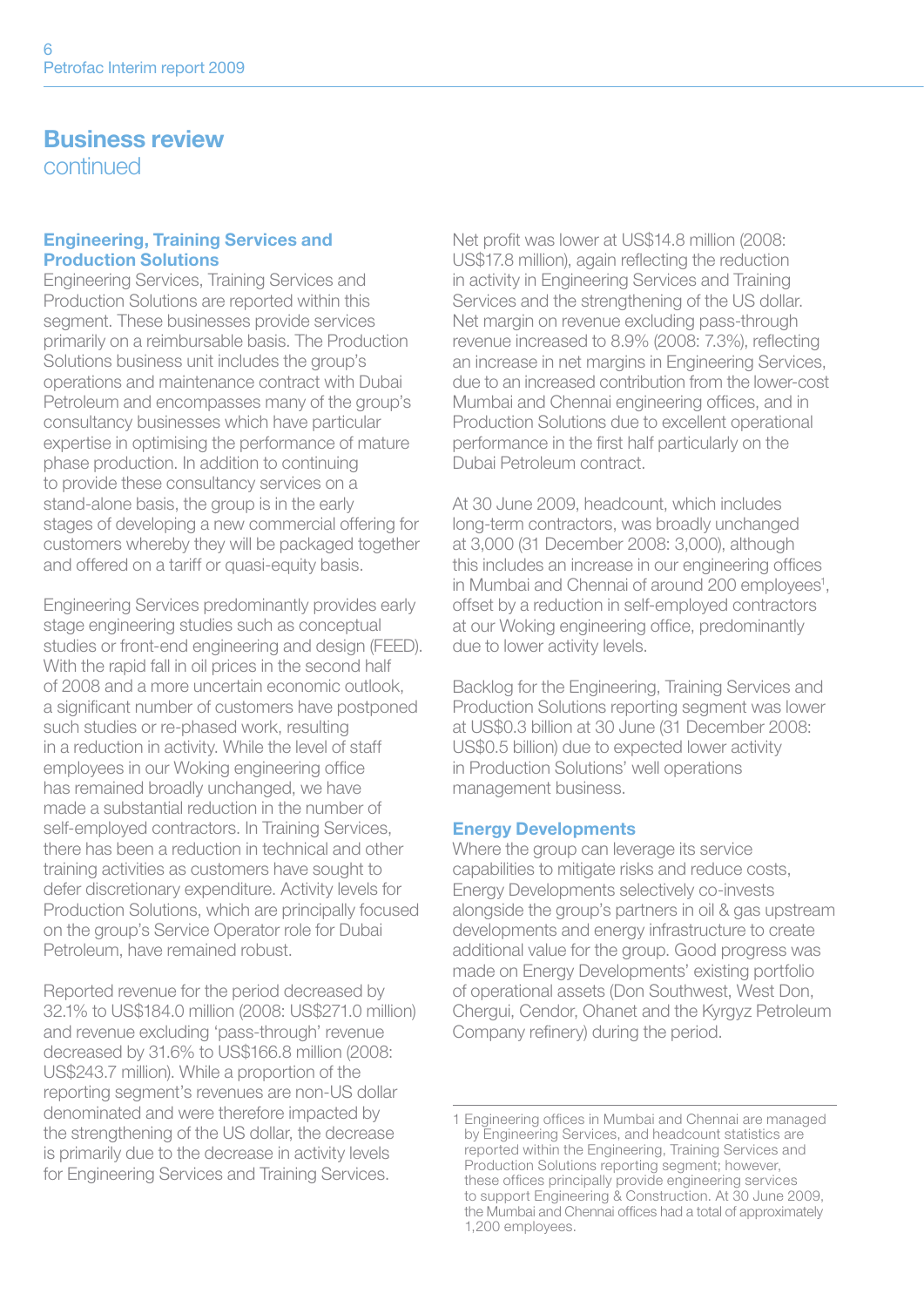The highlight of the first half was the commencement of production from both the Don Southwest and West Don fields in the UK North Sea. This represents a very significant milestone in the development and was achieved in less than a year from field development programme (FDP) approval. The first of two planned production wells on West Don came on-stream in late April, followed by two production wells on Don Southwest in late June, although one of the wells requires further intervention to remove a suspected completion blockage prior to bringing it on-stream. The second production well on West Don was brought on-stream in August and the injection well on West Don and two injection wells on Don Southwest are expected to be brought on-stream during the next few weeks. During the drilling of the Don Southwest water injection wells, two cost-effective pilot holes were drilled into adjacent reservoir structures. both of which discovered oil. One of the pilot holes was drilled into an area known as the 'Horst'. This area has excellent reservoir quality with high oil saturations. The other pilot hole was drilled into Area H, which revealed a 60 feet oil column in the Brent formation. These areas are being interpreted and are expected to be exploited during further stages of development of the field.

The Cendor field, in Block PM304, offshore Peninsular Malaysia, produced an average of 14,400 bpd of oil over the period (2008: 14,800 bpd) and achieved production uptime of over 99%. As Operator (with a 30% interest), Energy Developments, along with its partners (Petronas, PetroVietnam and Kuwait Foreign Petroleum Exploration Company (KUFPEC)) is assessing a second phase of development of Block PM304. FEED studies will be commenced in the fourth quarter of 2009 and a field development plan to develop the near field opportunities is expected to be submitted for approval in the second half of 2010.

The Ohanet development in Algeria, in which Energy Developments has a 10% share of a Risk Service Contract (alongside BHP Billiton, Japan Ohanet Oil & Gas Co and Woodside Energy) with Sonatrach, continues to perform in line with expectations, as does the 10,000 bpd capacity KPC refinery (in which Energy Developments has a 50% share).

In Tunisia, the Chergui gas plant (in which Energy Developments has a 45% operating interest) produced an average of 24.3 million standard cubic feet per day (mmscfd) of gas during the period, which is in excess of the nameplate design capacity of 20 mmscfd following commissioning of a refrigeration unit and debottlenecking of the plant. Following recent seismic studies, it is planned to tie a pre-drilled third well into the plant over the coming months.

During July, Energy Developments acquired a floating production facility, AH001, from Hess and Endeavour Energy UK. The AH001 had been deployed on the Hess operated Ivanhoe and Rob Roy Fields, in the UK North Sea, since 1989 with the Renee and Rubie Fields produced over it since 1999. The vessel, weighing approximately 17,000 tonnes, has a processing capacity of 70,000 bpd of oil and 42.5 mmscfd of gas with water injection capability of 72,000 bpd and treatment of 75,000 bpd. The vessel will remain in dry dock at the McNulty offshore facility in Newcastle-upon-Tyne, while options for its upgrade, modification and redeployment on fields, including those where Energy Developments has or can take an interest, are considered.

Despite oil prices during the first half of 2009 averaging less than half those of the corresponding period in the prior year<sup>1</sup>, Energy Developments' revenue increased to US\$82.2 million (2008: US\$77.7 million), reflecting commencement of exports from the Chergui gas plant in the second half of 2008 and the sale of the first tanker shipment of production from West Don in June 2009. Despite the commencement of production from the Chergui gas plant and the Don area development, net profit for the period was lower at US\$9.8 million (2008: US\$16.3 million) due principally to lower oil prices.

<sup>1</sup> Brent, a benchmark crude, averaged US\$52 per barrel for the six months ended 30 June 2009, compared to US\$109 per barrel for the corresponding period in 2008. Energy Developments' policy is to hedge an appropriate proportion of its oil price exposure on a rolling 12-month basis, typically between 50% and 75% of its lower estimate of forecast production, for those assets that have achieved steady-state production. At 30 June 2009, a series of commodity price collars and swaps had been entered into for the Cendor and Chergui assets.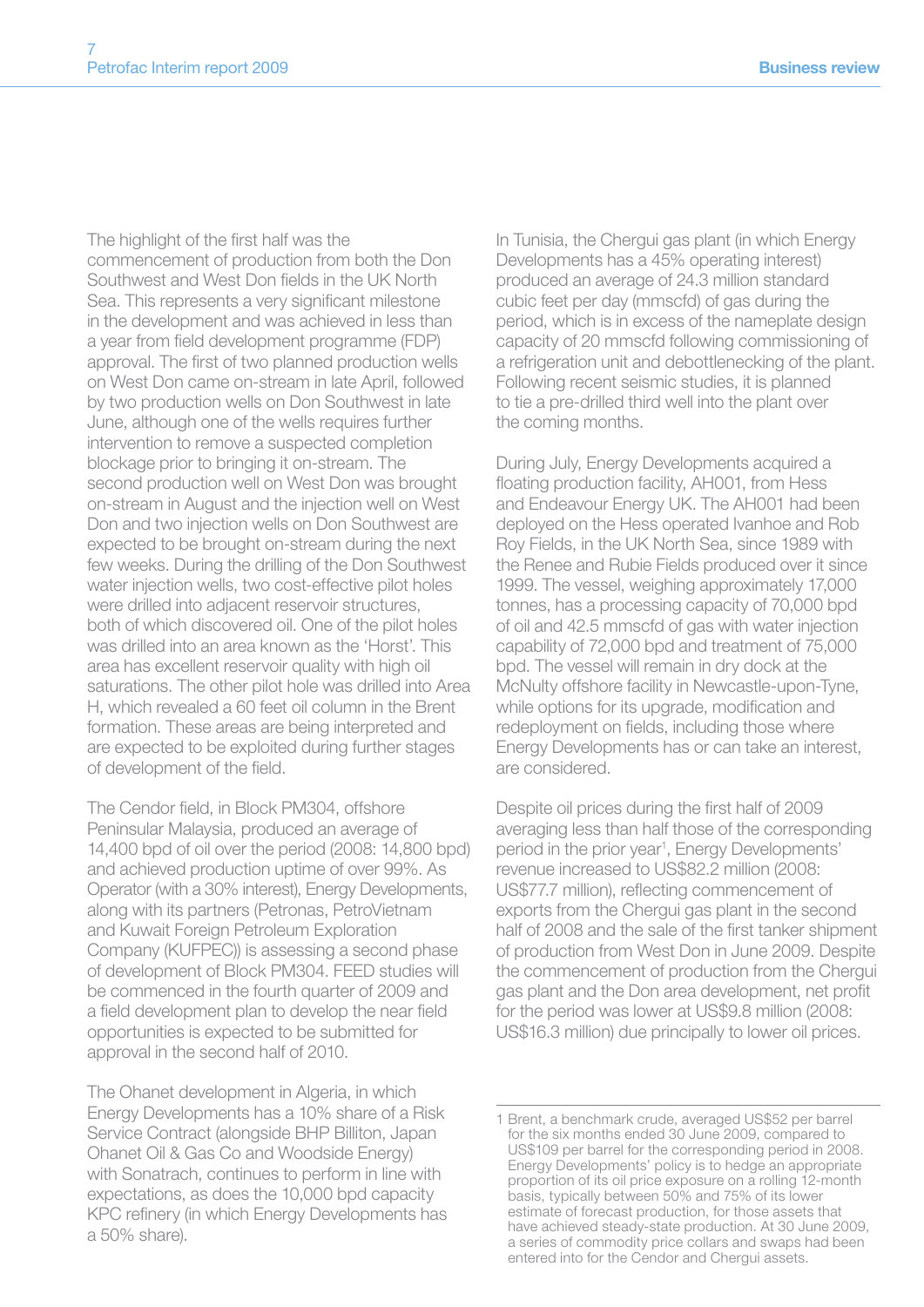### Business review

continued

### Key risks and uncertainties

The key risks and uncertainties for the group are as described on pages 28 and 29 of the group's Annual report and accounts 2008.

### **Outlook**

Notwithstanding the significantly lower oil price environment experienced in the first half of the year the group has performed well and, subject to any unforeseen circumstances, we are confident that we will deliver earnings growth for the full year of at least 20%. With over US\$6 billion of new contract awards secured in the year to date the group has record backlog giving outstanding revenue visibility and underpinning the group's confidence that strong growth in earnings will continue well beyond the current year.

In Engineering & Construction, our largest reporting segment, recent contract awards are expected to support strong growth in revenue in the second half of the year. The terms on which these contracts were secured and our progress to date on these awards together with the continued good performance from the rest of our contract portfolio gives us confidence that we can maintain net margins in this segment of around 10% over the medium-term. Furthermore, our ongoing bidding activity in key markets in the Middle East and Africa and the Commonwealth of Independent States continues to position us well for the future.

Revenues in Offshore Engineering & Operations are expected to remain resilient in constant currency terms for the balance of the year. Bidding activity has increased recently and we would look to secure additional business over the coming months which will help position us for growth over the medium-term. However, we do recognise that cost control remains a high priority for our customers. particularly in high-cost markets such as the UKCS, and, as a consequence, we have implemented programmes to reduce our own fixed costs and particularly our property costs. We expect margins for the full year to be somewhat lower than last year.

In Engineering, Training Services and Production Solutions we are also seeing an increase in new business opportunities. However, activity levels in Engineering Services and Training Services are expected to remain subdued for, at least, the balance of this year.

Our near-term focus in Energy Developments remains on tying in the injection wells on the Don assets and commissioning the gas lift on the floating production facility, which is expected to lead to an increase in production levels as the year progresses. In 2010, the second phase of the development should enable us to access additional reserves, following recent discoveries in the Don Southwest field. In addition, we continue to evaluate a number of upstream and energy infrastructure opportunities.

Overall, we are very pleased with the group's achievements in the first half of the year, and our excellent growth prospects.

Rodney Chase Chairman

Ayman Asfari Group Chief Executive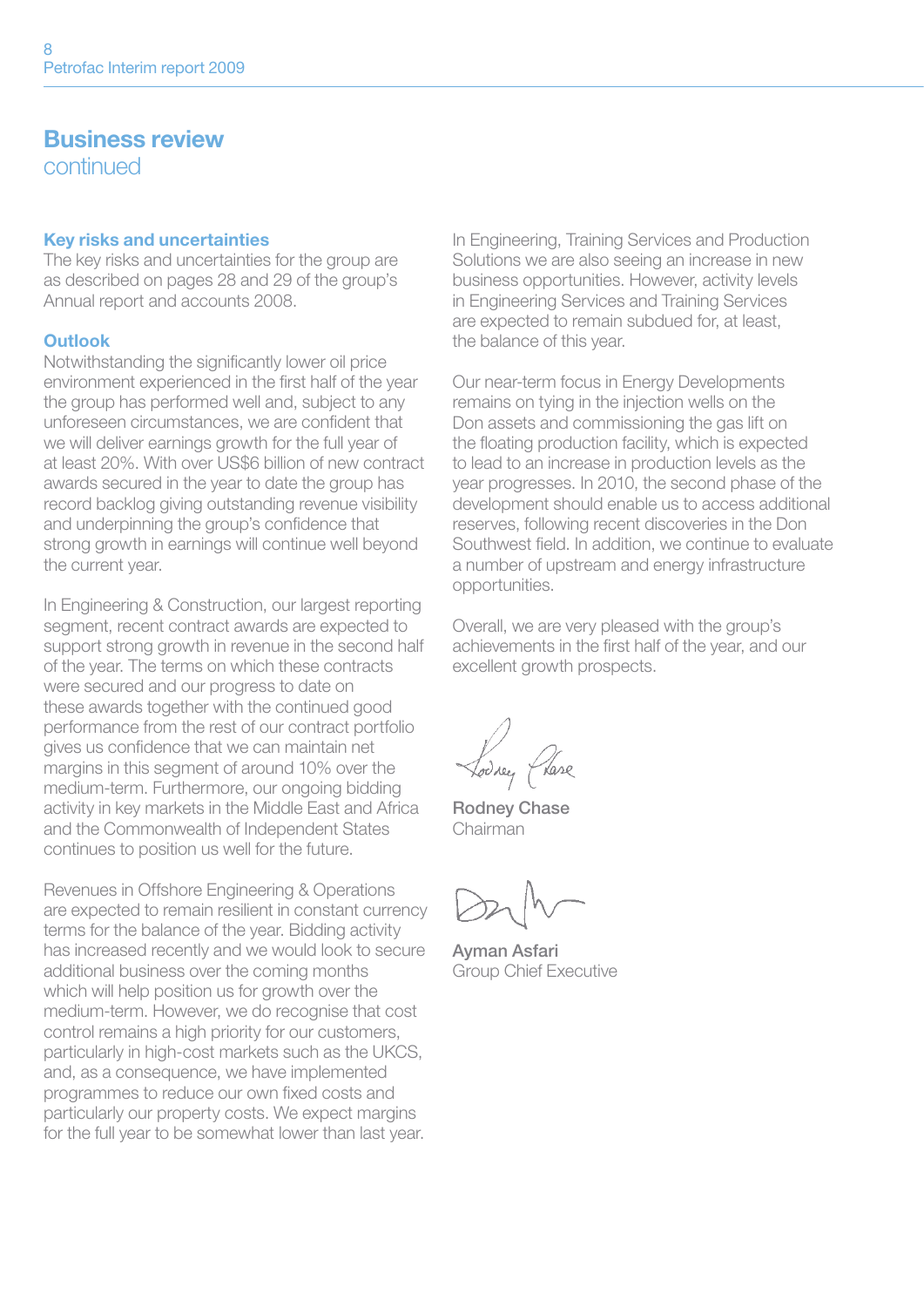### Interim condensed consolidated income statement For the six months ended 30 June 2009

|                                                              |              | 6 months ended 6 months ended<br>30 June<br>2009 | 30 June<br>2008       | Year ended<br>31 December<br>2008 |
|--------------------------------------------------------------|--------------|--------------------------------------------------|-----------------------|-----------------------------------|
|                                                              | <b>Notes</b> | <b>Unaudited</b><br><b>US\$'000</b>              | Unaudited<br>US\$'000 | Audited<br>US\$'000               |
| Revenue                                                      | 4            | 1,586,408                                        | 1,576,154             | 3,329,536                         |
| Cost of sales                                                | 5            | (1,321,858)                                      | (1,318,633)           | (2,751,063)                       |
| Gross profit                                                 |              | 264,550                                          | 257,521               | 578,473                           |
| Selling, general and administration expenses                 |              | (94, 912)                                        | (101, 395)            | (227, 765)                        |
| Other income                                                 |              | 2,729                                            | 2,027                 | 7,421                             |
| Other expenses                                               |              | (1,666)                                          | (439)                 | (2,543)                           |
| Profit from operations before tax and finance income/(costs) |              | 170,701                                          | 157,714               | 355,586                           |
| Finance costs                                                |              | (3,586)                                          | (4, 251)              | (13,906)                          |
| Finance income                                               |              | 7,210                                            | 7,354                 | 16,688                            |
| Profit before tax                                            |              | 174,325                                          | 160,817               | 358,368                           |
| Income tax expense                                           | 6            | (28, 754)                                        | (39, 577)             | (93, 379)                         |
| Profit for the period                                        |              | 145,571                                          | 121,240               | 264,989                           |
| Attributable to:                                             |              |                                                  |                       |                                   |
| Petrofac Limited shareholders                                |              | 145,571                                          | 121,240               | 264,989                           |
| Earnings per share (US cents)                                | 7            |                                                  |                       |                                   |
| – Basic                                                      |              | 43.22                                            | 35.64                 | 78.03                             |
| - Diluted                                                    |              | 42.70                                            | 35.13                 | 77.11                             |

### Interim condensed consolidated statement of comprehensive income For the six months ended 30 June 2009

|                                                                                              | 30 June<br>2009<br><b>Unaudited</b><br><b>US\$'000</b> | As restated<br>6 months ended 6 months ended<br>30 June<br>2008<br>Unaudited<br>US\$'000 | Year ended<br>31 December<br>2008<br>Audited<br>US\$'000 |
|----------------------------------------------------------------------------------------------|--------------------------------------------------------|------------------------------------------------------------------------------------------|----------------------------------------------------------|
| Profit for the period                                                                        | 145,571                                                | 121.240                                                                                  | 264,989                                                  |
| Foreign currency translation                                                                 | 15.249                                                 | (512)                                                                                    | (84, 232)                                                |
| Net gains on maturity of cash flow hedges recycled in the period                             | (6, 732)                                               | (23, 460)                                                                                | (32, 103)                                                |
| Net changes in fair value of derivatives and financial assets designated as cash flow hedges | 49,838                                                 | 12.720                                                                                   | (25,907)                                                 |
| Net changes in the fair value of available-for-sale financial assets                         |                                                        | (112)                                                                                    | (879)                                                    |
| Impairment of available-for-sale financial assets                                            |                                                        |                                                                                          | 355                                                      |
| Other comprehensive income/(loss)                                                            | 58,355                                                 | (11, 364)                                                                                | (142, 766)                                               |
| Total comprehensive income for the period                                                    | 203,926                                                | 109.876                                                                                  | 122,223                                                  |
| Attributable to:<br>Petrofac Limited shareholders                                            | 203.926                                                | 109.876                                                                                  | 122.223                                                  |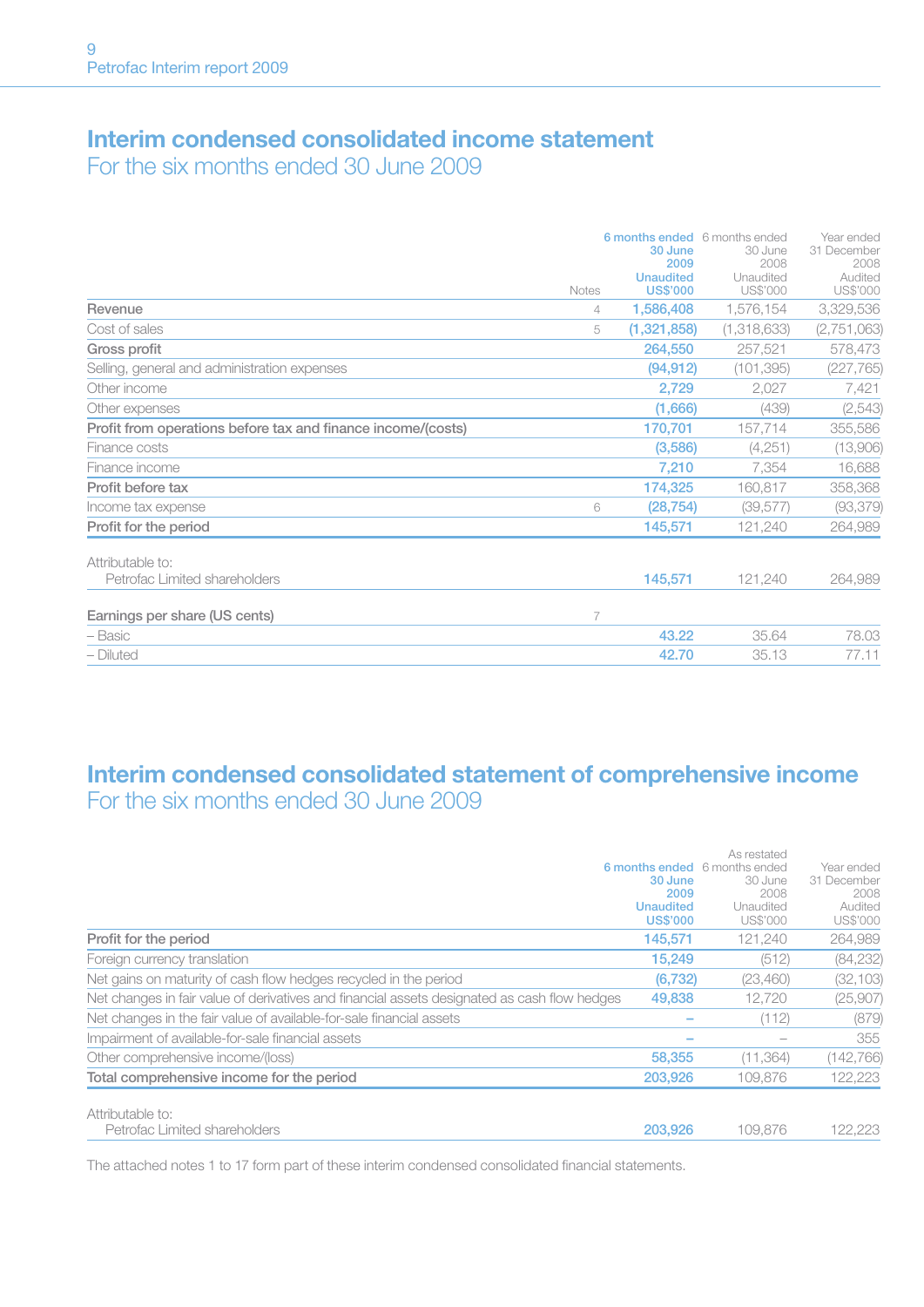### Interim condensed consolidated balance sheet At 30 June 2009

|                                                                                                               | Notes   | 30 June<br>2009<br><b>Unaudited</b><br><b>US\$'000</b> | As restated<br>30 June<br>2008<br>Unaudited<br>US\$'000 | 31 December<br>2008<br>Audited<br>US\$'000 |
|---------------------------------------------------------------------------------------------------------------|---------|--------------------------------------------------------|---------------------------------------------------------|--------------------------------------------|
| <b>Assets</b>                                                                                                 |         |                                                        |                                                         |                                            |
| <b>Non-current assets</b>                                                                                     |         |                                                        |                                                         |                                            |
| Property, plant and equipment                                                                                 | $\circ$ | 599,724                                                | 317,570                                                 | 413,064                                    |
| Goodwill                                                                                                      | 10      | 96,668                                                 | 71,882                                                  | 97,534                                     |
| Intangible assets                                                                                             | 11      | 61,068                                                 | 9,527                                                   | 38,353                                     |
| Available-for-sale financial assets                                                                           |         | 537                                                    | 1.337                                                   | 566                                        |
| Derivative financial instruments                                                                              | 12      | 29,064                                                 | 277                                                     | 7,227                                      |
| Other financial assets                                                                                        |         | 2.223                                                  | 1.531                                                   | 1.899                                      |
| Deferred income tax assets                                                                                    |         | 53,353                                                 | 15,563                                                  | 46,444                                     |
|                                                                                                               |         | 842,637                                                | 417,687                                                 | 605,087                                    |
| <b>Current assets</b>                                                                                         |         |                                                        |                                                         |                                            |
| Inventories                                                                                                   |         | 5,665                                                  | 2,244                                                   | 4.077                                      |
| Work in progress                                                                                              |         | 437,461                                                | 206,893                                                 | 252,695                                    |
| Trade and other receivables<br>Due from related parties                                                       |         | 636,810<br>2,805                                       | 657,407<br>3,408                                        | 700,931<br>2,907                           |
| Derivative financial instruments                                                                              | 17      |                                                        | 26.052                                                  |                                            |
| Other financial assets                                                                                        | 12      | 19,153                                                 | 2,472                                                   | 5,631<br>4,078                             |
| Cash and short-term deposits                                                                                  | 13      | 3,020<br>900,177                                       | 565,206                                                 | 694,415                                    |
|                                                                                                               |         | 2,005,091                                              | 1,463,682                                               | 1,664,734                                  |
| <b>Total assets</b>                                                                                           |         | 2,847,728                                              | 1,881,369                                               | 2,269,821                                  |
|                                                                                                               |         |                                                        |                                                         |                                            |
| <b>Equity and liabilities</b><br><b>Equity attributable to Petrofac Limited shareholders</b><br>Share capital |         | 8,636                                                  | 8,636                                                   | 8,636                                      |
| Share premium                                                                                                 |         | 68.203                                                 | 68.203                                                  | 68,203                                     |
| Capital redemption reserve                                                                                    |         | 10,881                                                 | 10,881                                                  | 10,881                                     |
| Shares to be issued                                                                                           |         | 1.988                                                  |                                                         | 1.988                                      |
| Treasury shares                                                                                               | 14      | (57, 246)                                              | (44, 049)                                               | (69, 333)                                  |
| Other reserves                                                                                                | 15      | 24,417                                                 | 87,241                                                  | (39, 292)                                  |
| Retained earnings                                                                                             |         | 662,597                                                | 459,526                                                 | 577,739                                    |
|                                                                                                               |         | 719,476                                                | 590,438                                                 | 558,822                                    |
| Minority interests                                                                                            |         | 2,659                                                  | 209                                                     | 209                                        |
| <b>Total equity</b>                                                                                           |         | 722.135                                                | 590.647                                                 | 559.031                                    |
|                                                                                                               |         |                                                        |                                                         |                                            |
| <b>Non-current liabilities</b>                                                                                |         |                                                        |                                                         |                                            |
| Interest-bearing loans and borrowings                                                                         |         | 86,345                                                 | 76,513                                                  | 88,188                                     |
| Provisions                                                                                                    | 9       | 79,998                                                 | 23.104                                                  | 29,663                                     |
| Other financial liabilities                                                                                   |         | 11,317                                                 | 14,395                                                  | 32,265                                     |
| Deferred income tax liabilities                                                                               |         | 33,398                                                 | 37,590                                                  | 38.196                                     |
|                                                                                                               |         | 211,058                                                | 151,602                                                 | 188,312                                    |
| <b>Current liabilities</b>                                                                                    |         |                                                        |                                                         |                                            |
| Trade and other payables                                                                                      |         | 530,995                                                | 413,585                                                 | 513,329                                    |
| Due to related parties                                                                                        | 17      | 459                                                    | 578                                                     | 559                                        |
| Interest-bearing loans and borrowings                                                                         |         | 26.265                                                 | 27.956                                                  | 54.412                                     |
| Derivative financial instruments                                                                              | 12      | 2,126                                                  | 7,250                                                   | 6,244                                      |
| Other financial liabilities                                                                                   |         | 12,689                                                 | 1,005                                                   | 118                                        |
| Income tax payable                                                                                            |         | 115,372                                                | 43,232                                                  | 110,428                                    |
| Billings in excess of cost and estimated earnings                                                             |         | 607,711                                                | 145,592                                                 | 285,527                                    |
| Accrued contract expenses                                                                                     |         | 618,918                                                | 499,922                                                 | 551,861                                    |
|                                                                                                               |         | 1,914,535                                              | 1,139,120                                               | 1,522,478                                  |
| <b>Total liabilities</b>                                                                                      |         | 2,125,593                                              | 1,290,722                                               | 1,710,790                                  |
| <b>Total equity and liabilities</b>                                                                           |         | 2.847.728                                              | 1.881.369                                               | 2.269.821                                  |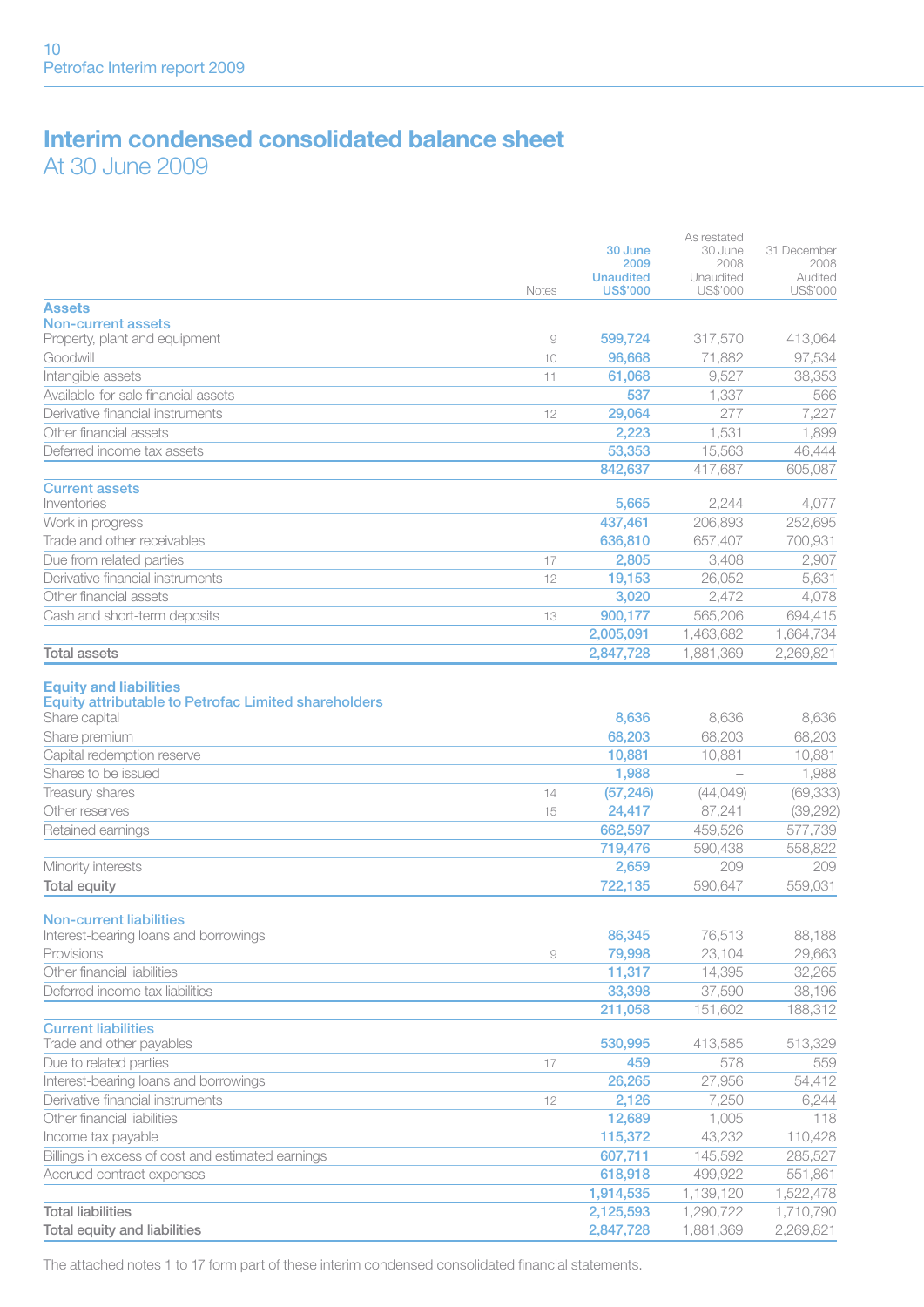### Interim condensed consolidated cash flow statement For the six months ended 30 June 2009

|                                                                                                               |         | 30 June<br>2009<br><b>Unaudited</b> | 6 months ended 6 months ended<br>30 June<br>2008<br>Unaudited | Year ended<br>31 December<br>2008<br>Audited |
|---------------------------------------------------------------------------------------------------------------|---------|-------------------------------------|---------------------------------------------------------------|----------------------------------------------|
|                                                                                                               | Notes   | <b>US\$'000</b>                     | US\$'000                                                      | US\$'000                                     |
| <b>Operating activities</b><br>Profit before tax                                                              |         | 174,325                             | 160.817                                                       | 358,368                                      |
| Adjustments for:                                                                                              |         |                                     |                                                               |                                              |
| Depreciation, amortisation, impairment and write-off                                                          |         | 36,802                              | 21.523                                                        | 63.366                                       |
| Share-based payments                                                                                          | 14      | 6,111                               | 4,331                                                         | 9.448                                        |
| Difference between other long-term employment benefits<br>paid and amounts recognised in the income statement |         | 4,339                               | 4,324                                                         | 9,007                                        |
| Net finance (income)                                                                                          |         | (3,624)                             | (3, 103)                                                      | (2,782)                                      |
| Loss/(gain) on disposal of property, plant and equipment                                                      |         | 100                                 | (71)                                                          | 41                                           |
| Other non-cash items, net                                                                                     |         | 5,698                               | (1, 193)                                                      | 11,303                                       |
| Operating profit before working capital changes                                                               |         | 223.751                             | 186,628                                                       | 448,751                                      |
| Trade and other receivables                                                                                   |         | 68,254                              | (148,946)                                                     | (194, 817)                                   |
| Work in progress                                                                                              |         | (184, 766)                          | 63,288                                                        | 17,486                                       |
| Due from related parties                                                                                      |         | 102                                 | (261)                                                         | 240                                          |
| Inventories                                                                                                   |         | (1,588)                             | 12                                                            | (1,821)                                      |
| Current financial assets                                                                                      |         | 639                                 | (133)                                                         | (1,680)                                      |
| Trade and other payables                                                                                      |         | 32,062                              | 15,171                                                        | 104,708                                      |
| Billings in excess of cost and estimated earnings                                                             |         | 322.184                             | (62, 513)                                                     | 77,422                                       |
| Accrued contract expenses                                                                                     |         | 67,057                              | 116.551                                                       | 117,505                                      |
| Due to related parties                                                                                        |         | (100)                               | (166)                                                         | (185)                                        |
|                                                                                                               |         | 527,595                             | 169,631                                                       | 567,609                                      |
| Other non-current items, net                                                                                  |         | 1,957                               | (1,821)                                                       | (1, 927)                                     |
| Cash generated from operations                                                                                |         | 529,552                             | 167,810                                                       | 565.682                                      |
| Interest paid                                                                                                 |         | (2, 276)                            | (3, 191)                                                      | (11,526)                                     |
| Income taxes paid, net                                                                                        |         | (35, 247)                           | (44, 566)                                                     | (67, 418)                                    |
| Net cash flows from operating activities                                                                      |         | 492,029                             | 120,053                                                       | 486,738                                      |
|                                                                                                               |         |                                     |                                                               |                                              |
| <b>Investing activities</b><br>Purchase of property, plant and equipment                                      | $\circ$ | (176, 430)                          | (82, 117)                                                     | (255, 542)                                   |
| Acquisition of subsidiaries, net of cash acquired                                                             |         |                                     |                                                               | (40, 774)                                    |
| Purchase of intangible oil & gas assets                                                                       | 11      | (20, 290)                           | (1,400)                                                       | (37,036)                                     |
| Additions to other intangible assets                                                                          |         | (1, 127)                            |                                                               |                                              |
| Proceeds from disposal of property, plant and equipment                                                       |         | 358                                 | 184                                                           | 1.031                                        |
| Proceeds from disposal of available-for-sale financial assets                                                 |         | 95                                  | 137                                                           |                                              |
| Purchase of available-for-sale financial assets                                                               |         | (103)                               |                                                               |                                              |
| Interest received                                                                                             |         | 7,263                               | 7,702                                                         | 16,704                                       |
| Net cash flows used in investing activities                                                                   |         | (190, 234)                          | (75.494)                                                      | (315, 617)                                   |
| <b>Financing activities</b>                                                                                   |         |                                     |                                                               |                                              |
| Proceeds from interest-bearing loans and borrowings                                                           |         |                                     |                                                               | 25,000                                       |
| Repayment of interest-bearing loans and borrowings                                                            |         | (5,000)                             | (3,713)                                                       | (6,213)                                      |
| Treasury shares purchased                                                                                     | 14      |                                     | (16,969)                                                      | (42,500)                                     |
| Equity dividends paid                                                                                         |         | (61, 756)                           | (38,015)                                                      | (64, 135)                                    |
| Net cash flows used in financing activities                                                                   |         | (66, 756)                           | (58, 697)                                                     | (87, 848)                                    |
|                                                                                                               |         |                                     |                                                               |                                              |
| Net increase/(decrease) in cash and cash equivalents                                                          |         | 235,039                             | (14, 138)                                                     | 83,273                                       |
| Cash and cash equivalents at 1 January                                                                        |         | 649,159                             | 565,886                                                       | 565,886                                      |
| Cash and cash equivalents at period end                                                                       | 13      | 884,198                             | 551,748                                                       | 649,159                                      |
|                                                                                                               |         |                                     |                                                               |                                              |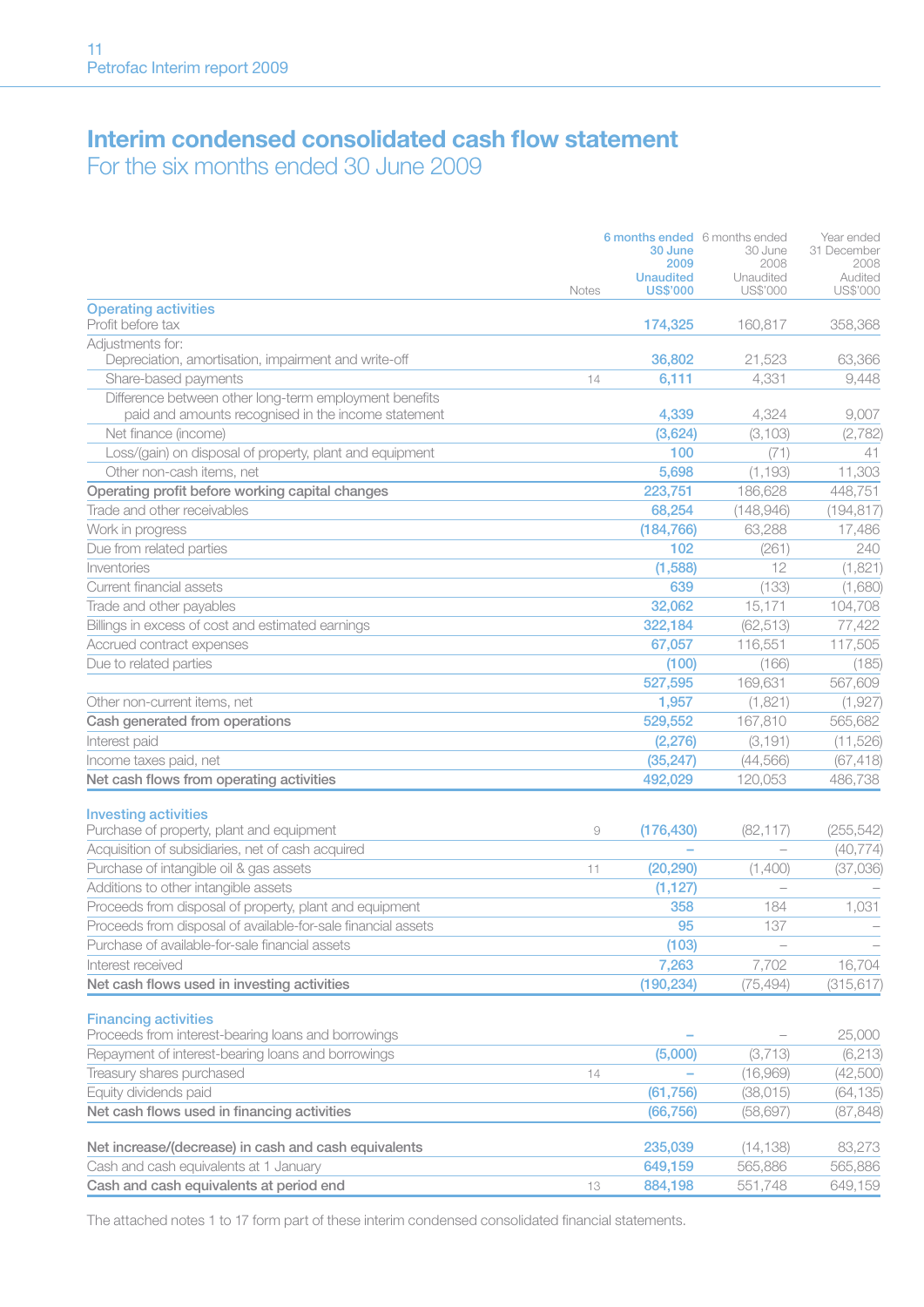### Interim condensed consolidated statement of changes in equity For the six months ended 30 June 2009

|                                                              |                                        |                          |                                                    | Attributable to Petrofac Limited shareholders |                                              |                                            |                                  |                   |                                   |                             |
|--------------------------------------------------------------|----------------------------------------|--------------------------|----------------------------------------------------|-----------------------------------------------|----------------------------------------------|--------------------------------------------|----------------------------------|-------------------|-----------------------------------|-----------------------------|
|                                                              | Issued<br>share<br>capital<br>US\$'000 | premium<br>US\$'000      | Capital<br>Share redemption<br>reserve<br>US\$'000 | Shares<br>to be<br>issued<br>US\$'000         | *Treasury<br>shares<br>(note 14)<br>US\$'000 | Other<br>reserves<br>(note 15)<br>US\$'000 | Retained<br>earnings<br>US\$'000 | Total<br>US\$'000 | Minority<br>interests<br>US\$'000 | Total<br>equity<br>US\$'000 |
| For the six months<br>ended 30 June 2009                     |                                        |                          |                                                    |                                               |                                              |                                            |                                  |                   |                                   |                             |
| Balance at 1 January 2009                                    | 8.636                                  | 68.203                   | 10,881                                             | 1.988                                         | (69, 333)                                    | (39, 292)                                  | 577,739                          | 558.822           | 209                               | 559.031                     |
| Net profit for the period                                    |                                        |                          |                                                    |                                               |                                              |                                            | 145,571                          | 145,571           |                                   | 145,571                     |
| Other comprehensive<br>income                                |                                        |                          |                                                    |                                               |                                              | 58.355                                     |                                  | 58,355            |                                   | 58,355                      |
| Total comprehensive<br>income                                |                                        |                          |                                                    |                                               |                                              | 58,355                                     | 145,571                          | 203,926           |                                   | 203.926                     |
| Share-based payments<br>charge (note 14)                     |                                        |                          |                                                    |                                               |                                              | 6,111                                      |                                  | 6,111             |                                   | 6,111                       |
| Shares vested during the<br>period (note 14)                 |                                        |                          |                                                    |                                               | 12,087                                       | (11,706)                                   | (381)                            |                   |                                   |                             |
| Transfer to reserve for<br>share-based payments<br>(note 14) |                                        |                          |                                                    |                                               |                                              | 10.949                                     |                                  | 10,949            | $\overline{\phantom{a}}$          | 10,949                      |
| Dividends (note 8)                                           |                                        |                          |                                                    |                                               |                                              |                                            | (60, 332)                        | (60, 332)         |                                   | (60, 332)                   |
| Movement in minority<br>interest                             |                                        |                          |                                                    |                                               |                                              |                                            |                                  |                   | 2,450                             | 2,450                       |
| Balance at 30 June 2009<br>(unaudited)                       | 8,636                                  | 68,203                   | 10,881                                             | 1,988                                         | (57, 246)                                    | 24,417                                     | 662,597                          | 719,476           | 2,659                             | 722,135                     |
| For the six months<br>ended 30 June 2008                     |                                        |                          |                                                    |                                               |                                              |                                            |                                  |                   |                                   |                             |
| Balance at 1 January 2008<br>as previously reported          | 8,636                                  | 68,203                   | 10,881                                             |                                               | (29, 842)                                    | 50,467                                     | 377,450                          | 485,795           | 209                               | 486,004                     |
| Restatement                                                  |                                        |                          |                                                    |                                               | $\overline{\phantom{0}}$                     | 36,966                                     |                                  | 36,966            |                                   | 36,966                      |
| Balance at 1 January 2008<br>as restated                     | 8,636                                  | 68,203                   | 10,881                                             |                                               | (29, 842)                                    | 87,433                                     | 377,450                          | 522,761           | 209                               | 522,970                     |
| Net profit for the period                                    | $\overline{\phantom{a}}$               | $\overline{\phantom{0}}$ | $\overline{a}$                                     | $\overline{\phantom{0}}$                      | $\overline{\phantom{0}}$                     | $\overline{\phantom{a}}$                   | 121,240                          | 121,240           | $\overline{\phantom{a}}$          | 121,240                     |
| Other comprehensive loss                                     |                                        |                          |                                                    |                                               |                                              | (11, 364)                                  |                                  | (11, 364)         |                                   | (11, 364)                   |
| Total comprehensive<br>income/(loss)                         |                                        |                          |                                                    |                                               |                                              | (11, 364)                                  | 121,240                          | 109,876           |                                   | 109,876                     |
| Share-based payments<br>charge (note 14)                     |                                        |                          |                                                    |                                               |                                              | 4,331                                      |                                  | 4,331             |                                   | 4,331                       |
| Shares vested during the<br>period (note 14)                 |                                        |                          |                                                    |                                               | 2,762                                        | (2,762)                                    |                                  |                   |                                   |                             |
| Treasury shares purchased<br>(note 14)                       |                                        |                          |                                                    |                                               | (16.969)                                     |                                            |                                  | (16.969)          |                                   | (16.969)                    |
| Transfer to reserve for<br>share-based payments<br>(note 14) |                                        |                          |                                                    |                                               |                                              | 9,603                                      |                                  | 9,603             |                                   | 9,603                       |
| Dividends (note 8)                                           |                                        |                          |                                                    |                                               |                                              |                                            | (39, 164)                        | (39, 164)         |                                   | (39, 164)                   |
| Balance at 30 June 2008<br>(unaudited)                       | 8,636                                  | 68,203                   | 10,881                                             |                                               | (44, 049)                                    | 87,241                                     | 459,526                          | 590,438           | 209                               | 590,647                     |
|                                                              |                                        |                          |                                                    |                                               |                                              |                                            |                                  |                   |                                   |                             |

\* Shares held by Petrofac Employee Benefit Trust.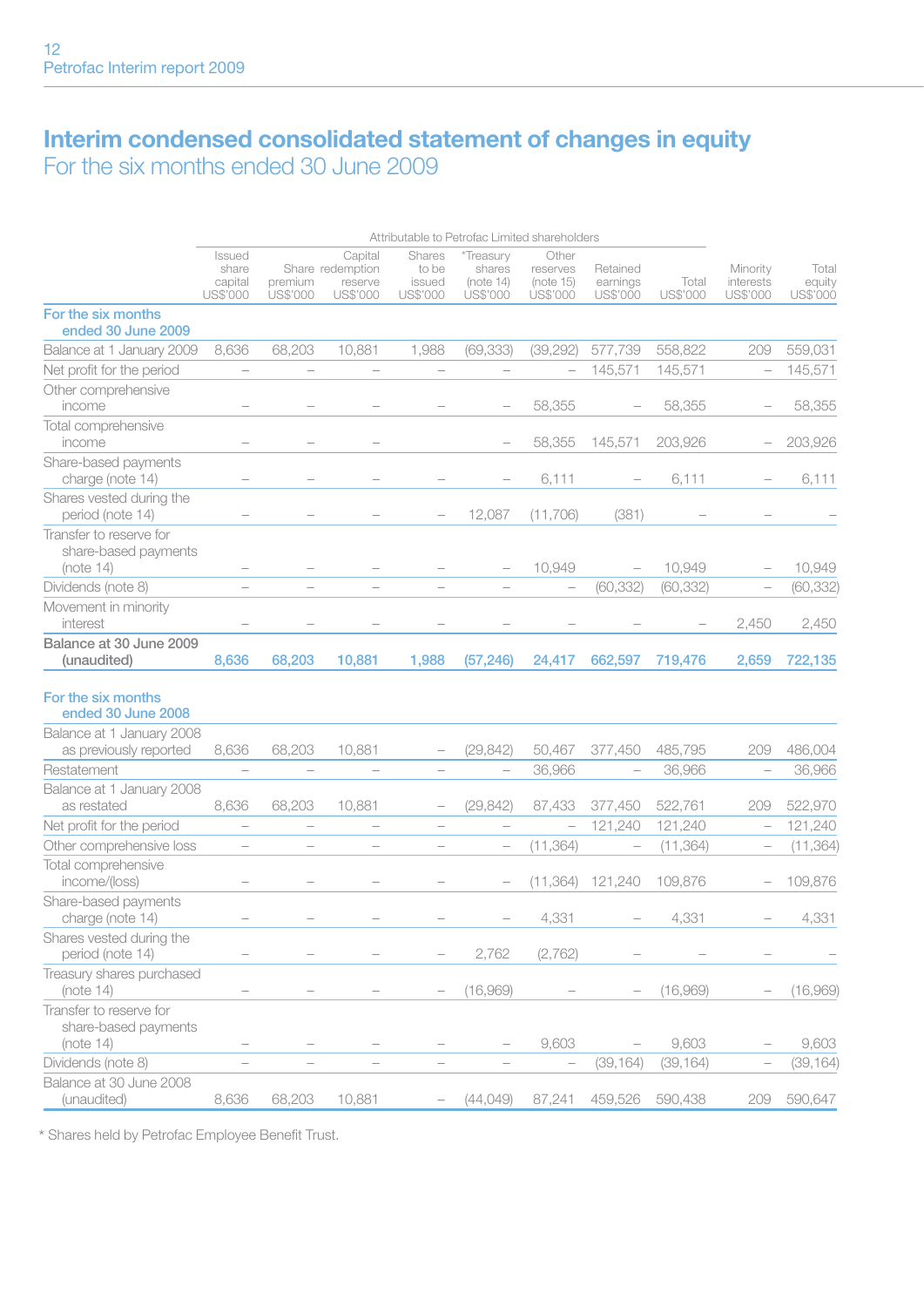|                                                              |                                        |                     |                                                    |                                       |                                              | Attributable to Petrofac Limited shareholders |                                         |                   |                                   |                             |
|--------------------------------------------------------------|----------------------------------------|---------------------|----------------------------------------------------|---------------------------------------|----------------------------------------------|-----------------------------------------------|-----------------------------------------|-------------------|-----------------------------------|-----------------------------|
|                                                              | Issued<br>share<br>capital<br>US\$'000 | premium<br>US\$'000 | Capital<br>Share redemption<br>reserve<br>US\$'000 | Shares<br>to be<br>issued<br>US\$'000 | *Treasurv<br>shares<br>(note 14)<br>US\$'000 | Other<br>reserves<br>(note 15)<br>US\$'000    | Retained<br>earnings<br><b>US\$'000</b> | Total<br>US\$'000 | Minority<br>interests<br>US\$'000 | Total<br>equity<br>US\$'000 |
| For the year ended<br>31 December 2008                       |                                        |                     |                                                    |                                       |                                              |                                               |                                         |                   |                                   |                             |
| Balance at 1 January 2008<br>as previously reported          | 8.636                                  | 68.203              | 10.881                                             |                                       | (29.842)                                     | 50.467                                        | 377,450                                 | 485.795           | 209                               | 486,004                     |
| Restatement                                                  |                                        |                     |                                                    |                                       |                                              | 36.966                                        |                                         | 36.966            |                                   | 36,966                      |
| Balance at 1 January 2008<br>as restated                     | 8,636                                  | 68,203              | 10,881                                             |                                       | (29, 842)                                    | 87,433                                        | 377,450                                 | 522,761           | 209                               | 522,970                     |
| Net profit for the year                                      | $\overline{\phantom{0}}$               |                     |                                                    |                                       |                                              |                                               | 264,989                                 | 264,989           |                                   | 264,989                     |
| Other comprehensive loss                                     | $\qquad \qquad -$                      |                     | $\qquad \qquad -$                                  |                                       |                                              | (142, 766)                                    |                                         | (142, 766)        |                                   | (142, 766)                  |
| Total comprehensive<br>income/(loss)                         |                                        |                     |                                                    |                                       |                                              | (142, 766)                                    | 264,989                                 | 122,223           |                                   | 122,223                     |
| Shares to be issued on<br>acquisition                        |                                        |                     |                                                    | 1.988                                 |                                              |                                               |                                         | 1,988             |                                   | 1,988                       |
| Share-based payments<br>charge (note 14)                     |                                        |                     |                                                    |                                       |                                              | 9.448                                         |                                         | 9.448             |                                   | 9.448                       |
| Shares vested/forfeited<br>during the year<br>(note 14)      |                                        |                     |                                                    |                                       | 3.009                                        | (3.009)                                       |                                         |                   |                                   |                             |
| Treasury shares purchased<br>(note 14)                       |                                        |                     |                                                    |                                       | (42,500)                                     |                                               |                                         | (42,500)          |                                   | (42.500)                    |
| Transfer to reserve for<br>share-based<br>payments (note 14) |                                        |                     |                                                    |                                       |                                              | 9,602                                         |                                         | 9,602             |                                   | 9,602                       |
| Dividends (note 8)                                           |                                        |                     |                                                    |                                       |                                              |                                               | (64, 700)                               | (64, 700)         | $\qquad \qquad -$                 | (64, 700)                   |
| Balance at<br>31 December 2008<br>(audited)                  | 8,636                                  | 68,203              | 10.881                                             | 1,988                                 | (69.333)                                     | (39.292)                                      | 577.739                                 | 558.822           | 209                               | 559,031                     |

\* Shares held by Petrofac Employee Benefit Trust.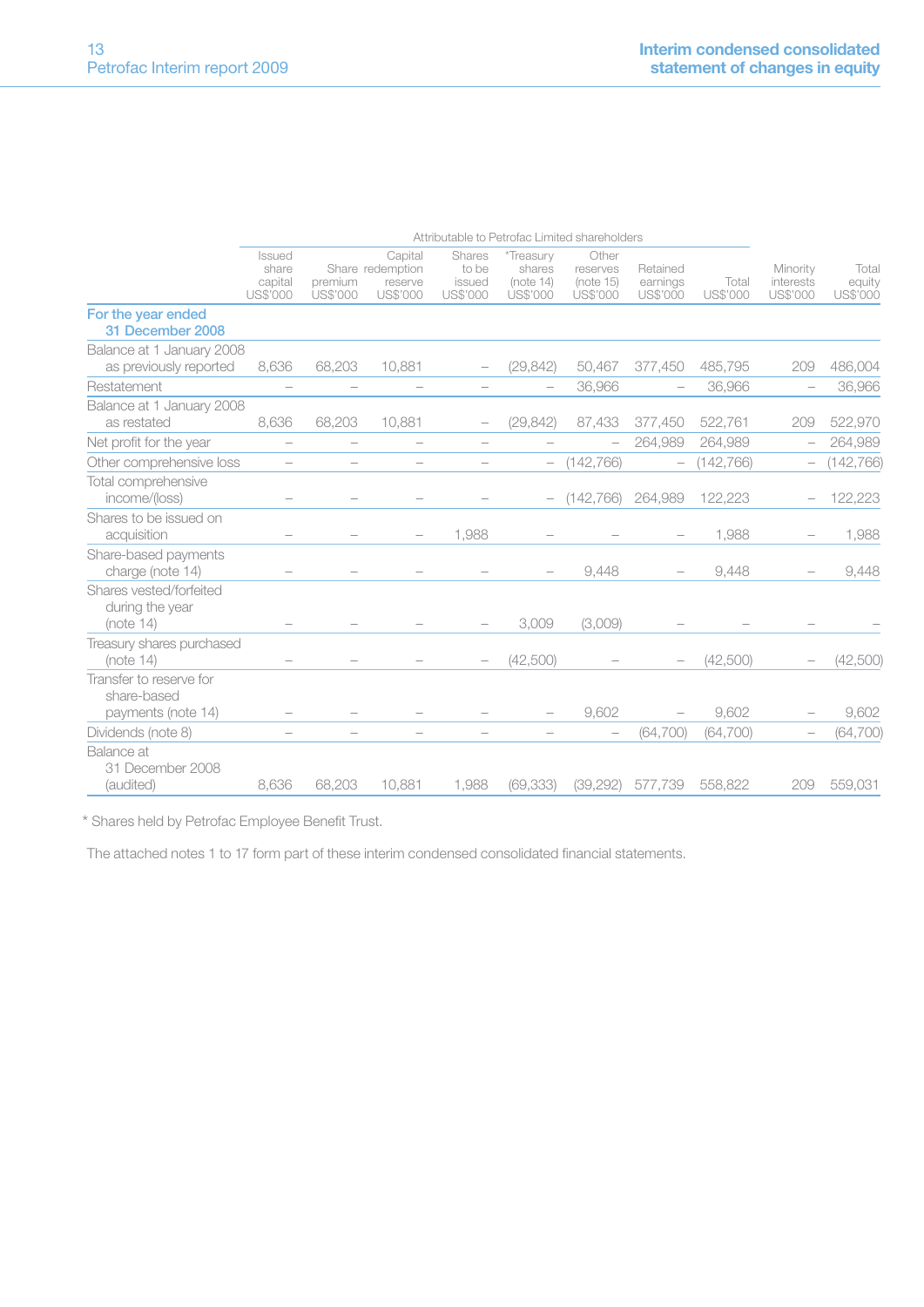### Notes to the interim condensed consolidated financial statements For the six months ended 30 June 2009

### 1 Corporate information

Petrofac Limited is a limited liability company registered in Jersey under the Companies (Jersey) Law 1991 and is the holding company for the international group of Petrofac subsidiaries (together 'the group'). The group's principal activities are the provision of facilities solutions to the oil & gas production and processing industry and appraisal, development and operation of oil & gas production and refining projects. The interim condensed consolidated financial statements of the group for the six months ended 30 June 2009 were authorised for issue in accordance with a resolution of the Board of Directors on 21 August 2009.

#### 2 Basis of preparation and accounting policies Basis of preparation

The interim condensed consolidated financial statements have been prepared on a historical cost basis, except for derivative financial instruments and available-for-sale financial assets that have been measured at fair value. The presentation currency of the interim condensed consolidated financial statements is United States dollars (US\$) and all values in the interim condensed consolidated financial statements are rounded to the nearest thousand (US\$'000) except where otherwise stated. Certain comparative information has been reclassified to conform to current period presentation.

### Statement of compliance

The interim condensed consolidated financial statements of Petrofac Limited and all its subsidiaries for the six months ended 30 June 2009 have been prepared in accordance with IAS 34 'Interim Financial Statements' and applicable requirements of Jersey law. They do not include all of the information and disclosures required in the annual financial statements and should be read in conjunction with the consolidated financial statements of the group as at and for the year ended 31 December 2008.

#### Accounting policies

The accounting policies and methods of computation adopted in the preparation of these interim condensed consolidated financial statements are consistent with those followed in the preparation of the group's financial statements for the year ended 31 December 2008, except as noted below.

The group has adopted new and revised Standards and Interpretations issued by the International Accounting Standards Board (IASB) and the International Financial Reporting Interpretations Committee (IFRIC) of the IASB that are relevant to its operations and effective for accounting periods beginning on or after 1 January 2009. The principal effects of the adoption of these new and amended standards and interpretations are discussed below:

#### IFRIC 8 Operating Segments

This standard requires the disclosure of operating segments as reviewed by the chief operating decision maker of the group and replaces the requirements to disclose primary and secondary operating segments. The group announced the restructuring of its operating segments in late 2008 and segment information according to the new structure is presented in note 3.

### IFRIC 1 Revised Presentation of Financial Statements

The revised standard gives guidance on disclosure of owner and non-owner changes in equity as well as introduction of statement of comprehensive income, either separately or as part of statement of changes in equity. The group has opted to disclose comprehensive income as a separate statement.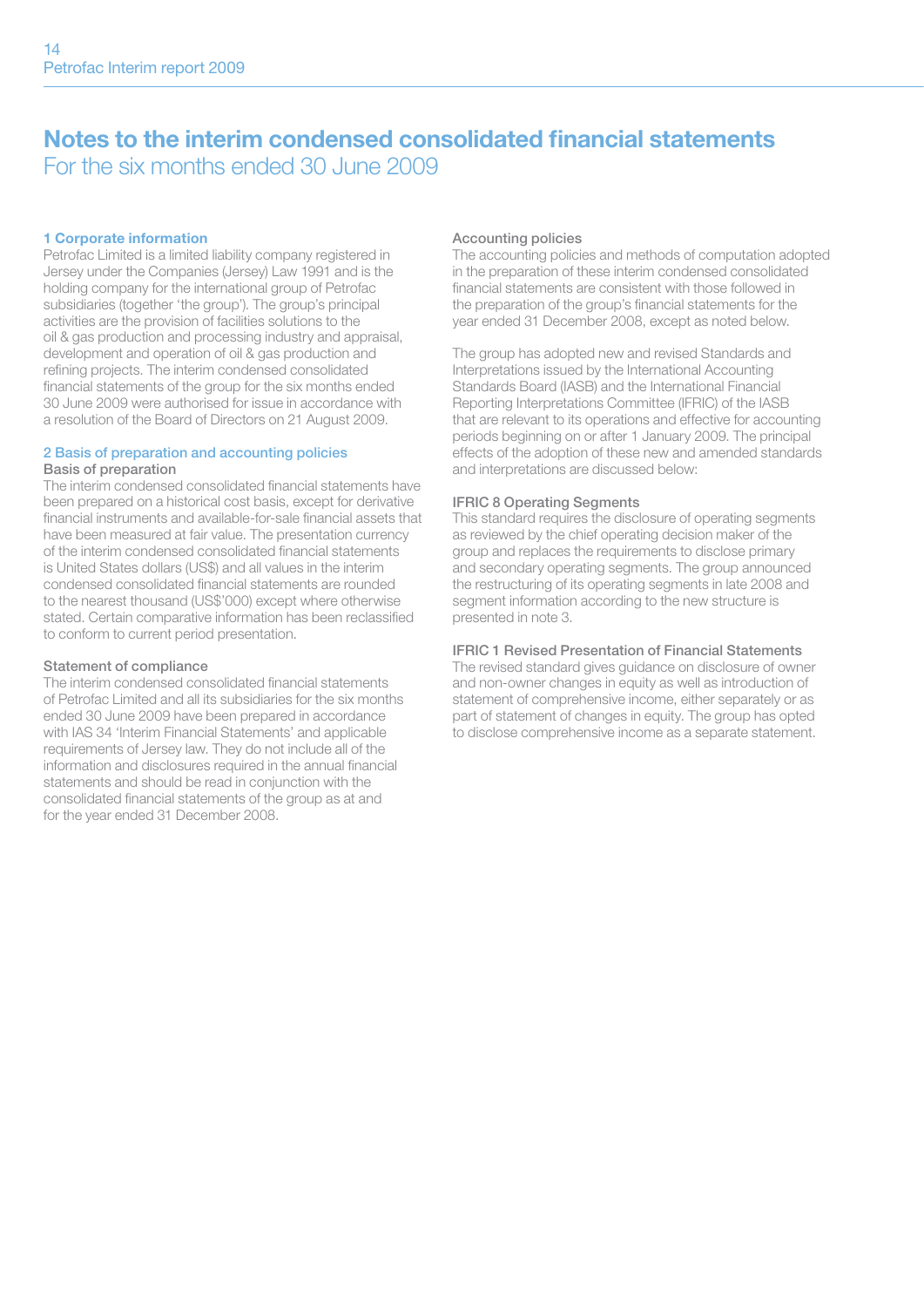#### 3 Segment information

With effect from 1 January 2009, the group's management was restructured on a worldwide basis to deliver the group's services through seven business units, Engineering & Construction, Engineering & Construction Ventures, Engineering Services, Offshore Engineering & Operations, Training, Production Solutions and Energy Developments. As a result the segment information has been realigned to fit the new group organisational structure which now comprises four operating segments being Engineering & Construction, Offshore Engineering & Operations, Engineering, Training Services and Production Solutions and Energy Developments, rather than as was historically the case, split between three operating divisions Engineering & Construction, Operations Services and Energy Developments.

The following tables represent revenue and profit information relating to the group's primary business segments for the six months ended 30 June 2009 and the comparative segmental information has been restated to reflect the revised group structure.

Included within the Engineering, Training Services and Production Solutions segment are three diverse businesses none of which have ever met the quantitative thresholds set by IFRS 8 'Operating Segments' for determining reportable segments.

The consolidation adjustments and corporate columns include certain balances which due to their nature are not allocated to segments.

|                                                            | Engineering &<br>Construction<br><b>US\$'000</b> | Offshore<br>Engineering &<br>Operations<br>US\$'000 | Engineering,<br>Training<br>Services &<br>Production<br>Solutions<br><b>US\$'000</b> | Enerav<br>Developments<br>US\$'000 | Corporate<br>& others<br>US\$'000 | Consolidation<br>adiustments &<br>eliminations<br>US\$'000 | Total<br>US\$'000 |
|------------------------------------------------------------|--------------------------------------------------|-----------------------------------------------------|--------------------------------------------------------------------------------------|------------------------------------|-----------------------------------|------------------------------------------------------------|-------------------|
| Six months ended 30 June 2009<br>(unaudited)               |                                                  |                                                     |                                                                                      |                                    |                                   |                                                            |                   |
| Revenue                                                    |                                                  |                                                     |                                                                                      |                                    |                                   |                                                            |                   |
| <b>External sales</b>                                      | 1,060,711                                        | 288.891                                             | 154,627                                                                              | 82,179                             |                                   |                                                            | 1,586,408         |
| Inter-segment sales                                        |                                                  | 6.055                                               | 29.324                                                                               |                                    |                                   | (35, 379)                                                  |                   |
| Total revenue                                              | 1,060,711                                        | 294,946                                             | 183,951                                                                              | 82,179                             |                                   | (35, 379)                                                  | 1,586,408         |
| Seament results                                            | 129,472                                          | 4.479                                               | 17,440                                                                               | 24,845                             | (611)                             | (174)                                                      | 175,451           |
| Unallocated corporate costs                                |                                                  |                                                     |                                                                                      |                                    | (4,750)                           |                                                            | (4, 750)          |
| Profit/(loss) before tax and<br>finance income/(costs)     | 129.472                                          | 4.479                                               | 17.440                                                                               | 24.845                             | (5,361)                           | (174)                                                      | 170,701           |
| Finance costs                                              |                                                  | (154)                                               | (1, 342)                                                                             | (4,782)                            | (3,269)                           | 5,961                                                      | (3,586)           |
| Finance income                                             | 8.521                                            | 10                                                  | 86                                                                                   | 63                                 | 4,964                             | (6,434)                                                    | 7,210             |
| Profit/(loss) before income tax                            | 137,993                                          | 4,335                                               | 16,184                                                                               | 20,126                             | (3,666)                           | (647)                                                      | 174,325           |
| Income tax (expense)/income                                | (16, 835)                                        | (1, 387)                                            | (1, 367)                                                                             | (10, 298)                          | 1,000                             | 133                                                        | (28, 754)         |
| Profit/(loss) for the period                               | 121,158                                          | 2,948                                               | 14,817                                                                               | 9,828                              | (2,666)                           | (514)                                                      | 145,571           |
| Other segment information<br>Depreciation and amortisation | 11,058                                           | 335                                                 | 3,680                                                                                | 21.881                             | 124                               | (276)                                                      | 36,802            |
| Other long-term employment benefits                        | 4,509                                            | 788                                                 | 198                                                                                  | 27                                 | 32                                |                                                            | 5,554             |
| Share-based payments                                       | 2,880                                            | 774                                                 | 763                                                                                  | 642                                | 1.052                             |                                                            | 6,111             |
|                                                            |                                                  |                                                     |                                                                                      |                                    |                                   |                                                            |                   |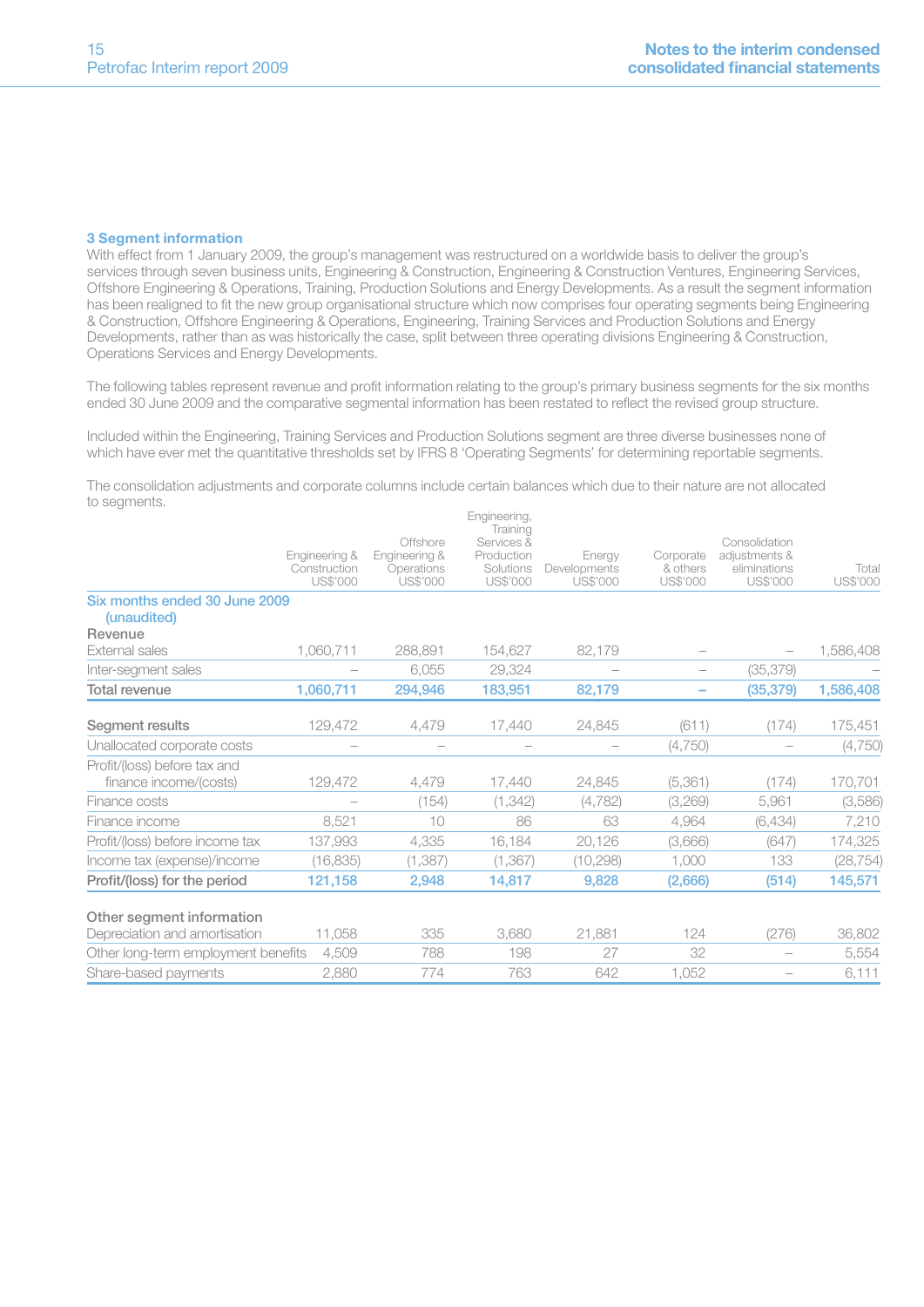### Notes to the interim condensed consolidated financial statements continued

### 3 Segment information continued

| 0 0091110116 111101 111061011 001 161 1000                 |                                           |                                                     | Engineering,                                                  |                                    |                                   |                                                            |                    |
|------------------------------------------------------------|-------------------------------------------|-----------------------------------------------------|---------------------------------------------------------------|------------------------------------|-----------------------------------|------------------------------------------------------------|--------------------|
|                                                            | Engineering &<br>Construction<br>US\$'000 | Offshore<br>Engineering &<br>Operations<br>US\$'000 | Training<br>Services &<br>Production<br>Solutions<br>US\$'000 | Energy<br>Developments<br>US\$'000 | Corporate<br>& others<br>US\$'000 | Consolidation<br>adjustments &<br>eliminations<br>US\$'000 | Total<br>US\$'000  |
| Six months ended 30 June 2008                              |                                           |                                                     |                                                               |                                    |                                   |                                                            |                    |
| (unaudited)                                                |                                           |                                                     |                                                               |                                    |                                   |                                                            |                    |
| Revenue                                                    | 900,477                                   |                                                     |                                                               |                                    |                                   |                                                            |                    |
| <b>External sales</b><br>Inter-segment sales               | 22,310                                    | 373,832<br>3,257                                    | 224,157<br>46,858                                             | 77,688                             |                                   | (72, 425)                                                  | 1,576,154          |
| Total revenue                                              | 922,787                                   | 377,089                                             | 271,015                                                       | 77,688                             |                                   | (72, 425)                                                  | 1,576,154          |
|                                                            |                                           |                                                     |                                                               |                                    |                                   |                                                            |                    |
| Segment results                                            | 99,646                                    | 6,911                                               | 24,311                                                        | 29,562                             | (159)                             | (454)                                                      | 159,817            |
| Unallocated corporate costs                                |                                           | $\overline{\phantom{a}}$                            | ÷                                                             |                                    | (2, 103)                          |                                                            | (2, 103)           |
| Profit/(loss) before tax and                               |                                           |                                                     |                                                               |                                    |                                   |                                                            |                    |
| finance income/(costs)                                     | 99.646                                    | 6.911                                               | 24,311                                                        | 29.562                             | (2, 262)                          | (454)                                                      | 157,714            |
| Finance costs                                              | $\overline{\phantom{a}}$                  | (368)                                               | (1,679)                                                       | (32)                               | (4, 675)                          | 2,503                                                      | (4, 251)           |
| Finance income                                             | 8,162                                     | 283                                                 | 189                                                           | 117                                | 2,722                             | (4, 119)                                                   | 7,354              |
| Profit/(loss) before income tax                            | 107,808                                   | 6,826                                               | 22,821                                                        | 29,647                             | (4, 215)                          | (2,070)                                                    | 160,817            |
| Income tax (expense)                                       | (19,084)                                  | (2,087)                                             | (5,029)                                                       | (13, 312)                          | (65)                              |                                                            | (39, 577)          |
| Profit/(loss) for the period                               | 88,724                                    | 4,739                                               | 17,792                                                        | 16,335                             | (4,280)                           | (2,070)                                                    | 121,240            |
| Other segment information                                  |                                           |                                                     |                                                               |                                    |                                   |                                                            |                    |
| Depreciation and amortisation                              | 2,917                                     | 755                                                 | 6,764                                                         | 11,274                             | 226                               | (413)                                                      | 21,523             |
| Other long-term employment benefits                        | 3,854                                     | 334                                                 | 580                                                           | 93                                 | 27                                | ÷                                                          | 4,888              |
| Share-based payments                                       | 1.744                                     | 758                                                 | 671                                                           | 496                                | 662                               |                                                            | 4,331              |
| For the year ended 31 December 2008<br>(audited)           |                                           |                                                     |                                                               |                                    |                                   |                                                            |                    |
| Revenue<br>External sales                                  | 1,968,522                                 | 767,795                                             | 439.862                                                       | 153,357                            |                                   |                                                            | 3,329,536          |
| Inter-segment sales                                        | 25,017                                    | 8,769                                               | 70,542                                                        | $\overline{a}$                     | $\overline{a}$                    | (104, 328)                                                 |                    |
| Total revenue                                              | 1,993,539                                 | 776,564                                             | 510,404                                                       | 153.357                            | ÷                                 | (104, 328)                                                 | 3,329,536          |
|                                                            |                                           |                                                     |                                                               |                                    |                                   |                                                            |                    |
| Segment results                                            | 241,160                                   | 23,172                                              | 48,258                                                        | 51,713                             | (1, 176)                          | (215)                                                      | 362,912            |
| Unallocated corporate costs                                | $\overline{a}$                            | $\overline{a}$                                      | $\overline{a}$                                                | $\overline{a}$                     | (7, 326)                          | $\overline{a}$                                             | (7, 326)           |
| Profit/(loss) before tax and                               |                                           |                                                     |                                                               |                                    |                                   |                                                            |                    |
| finance income/(costs)<br>Finance costs                    | 241,160<br>÷                              | 23,172                                              | 48,258<br>(3,656)                                             | 51,713<br>(8, 247)                 | (8,502)<br>(7, 547)               | (215)<br>6,458                                             | 355,586            |
| Finance income                                             | 19,395                                    | (914)<br>32                                         | 998                                                           | 224                                | 8,075                             | (12,036)                                                   | (13,906)<br>16,688 |
| Profit/(loss) before income tax                            | 260,555                                   | 22,290                                              | 45,600                                                        | 43,690                             | (7, 974)                          | (5,793)                                                    | 358,368            |
| Income tax (expense)/income                                | (54, 206)                                 | (5, 847)                                            | (12, 507)                                                     | (21, 810)                          | (571)                             | 1,562                                                      | (93, 379)          |
| Profit/(loss) for the year                                 | 206,349                                   | 16,443                                              | 33,093                                                        | 21,880                             | (8,545)                           | (4, 231)                                                   | 264,989            |
|                                                            |                                           |                                                     |                                                               |                                    |                                   |                                                            |                    |
| Other segment information<br>Depreciation and amortisation | 11,210                                    | 1,504                                               | 13,632                                                        | 22,254                             | 425                               | (840)                                                      | 48,185             |
| Impairment                                                 | $\overline{\phantom{0}}$                  | $\overline{a}$                                      | $\overline{\phantom{0}}$                                      | 5,355                              |                                   | $\overline{\phantom{0}}$                                   | 5,355              |
| Write-off of intangible oil & gas assets                   | $\overline{\phantom{a}}$                  | $\overline{\phantom{a}}$                            | $\overline{\phantom{a}}$                                      | 9,826                              | $\overline{\phantom{0}}$          | $\sim$                                                     | 9,826              |
| Other long-term employment benefits                        | 7,867                                     | 816                                                 | 1,427                                                         | 60                                 | 53                                | $\overline{a}$                                             | 10,223             |
| Share-based payments                                       | 3,855                                     | 1,485                                               | 1,679                                                         | 1,059                              | 1,370                             |                                                            | 9,448              |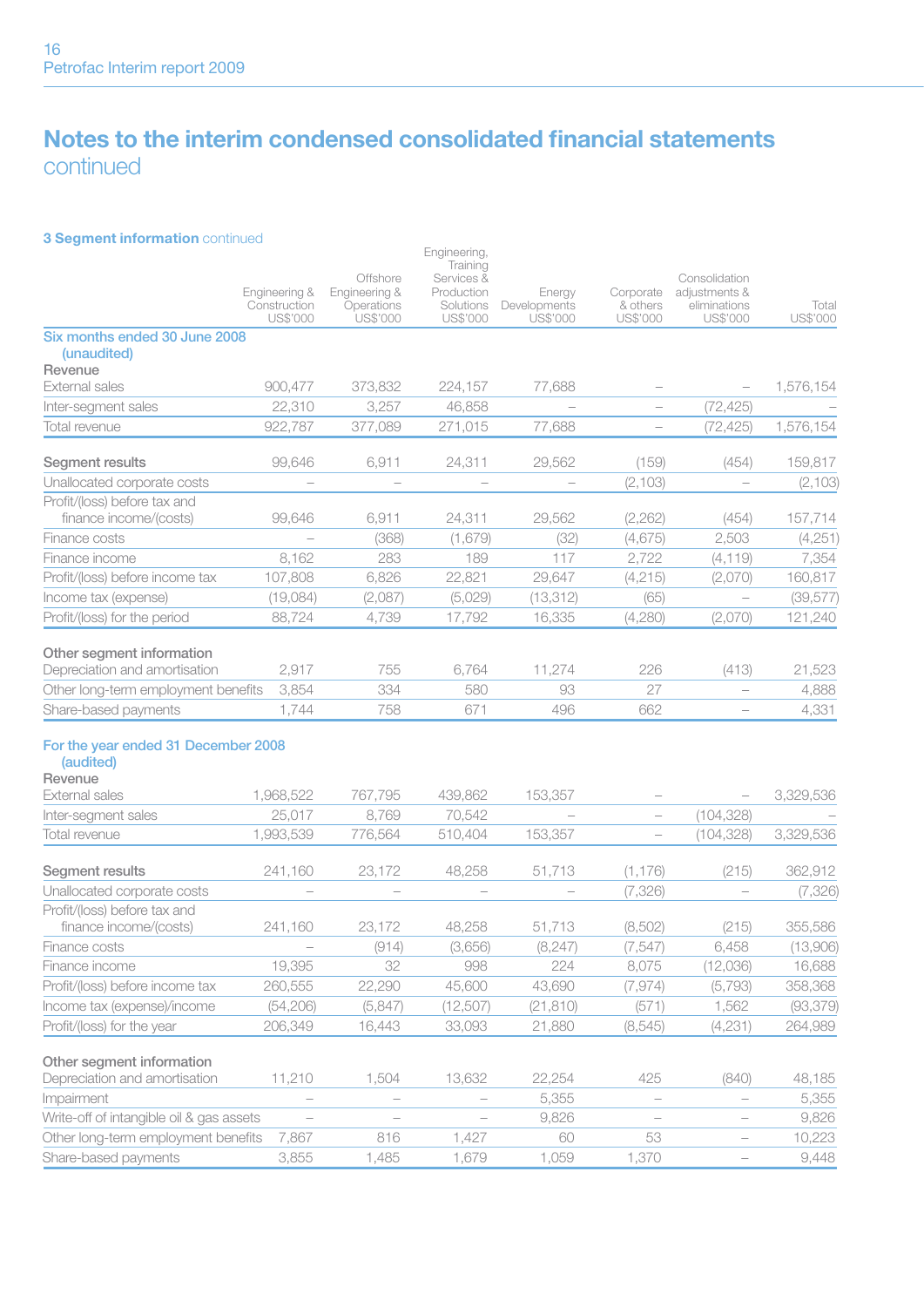The significant movements in total group assets as at 30 June 2009 compared to total assets as at 31 December 2008 are primarily in the following segments:

|                                     | Engineering &<br>Construction | Energy<br>Developments |
|-------------------------------------|-------------------------------|------------------------|
|                                     | US\$'000                      | US\$'000               |
| Total assets as at 30 June 2009     | 2.006.507                     | 666,429                |
| Total assets as at 31 December 2008 | 1.593.925                     | 488.541                |

Increase in Engineering & Construction segment assets is primarily due to an increase in cash and bank balances of US\$193,088,000 as a result of advances received from customers on long-term contracts and an increase of US\$186,995,000 in work in progress mainly as a result of progress on newly awarded contracts and on existing contracts where variation orders have been agreed but not yet billed. The corresponding impact of the receipt of cash advances from customers is an increase in billings in excess of cost and estimated earnings shown in current liabilities of US\$322,282,000.

Increase in Energy Developments segment assets during the period is primarily due to an increase in the net book value of property, plant and equipment of US\$177,865,000 mainly as a result of further capitalisation of development costs related to the segment's Don area assets (see note 9).

### 4 Revenues

|                                | 6 months ended 6 months ended<br>30 June<br>2009<br><b>Unaudited</b><br><b>US\$'000</b> | 30 June<br>2008<br>Unaudited<br>US\$'000 | Year ended<br>31 December<br>2008<br>Audited<br>US\$'000 |
|--------------------------------|-----------------------------------------------------------------------------------------|------------------------------------------|----------------------------------------------------------|
| Rendering of services          | 1.524.098                                                                               | 1.518.338                                | 3.214.782                                                |
| Sale of crude oil and gas      | 58,983                                                                                  | 52.182                                   | 102,036                                                  |
| Sale of processed hydrocarbons | 3.327                                                                                   | 5.634                                    | 12.718                                                   |
|                                | 1.586.408                                                                               | 1.576.154                                | 3.329.536                                                |

Included in revenues from rendering of services are Offshore Engineering & Operations and Engineering, Training Services and Production Solutions revenues of a 'pass-through' nature with zero or low margins amounting to US\$102,804,000 (six months ended 30 June 2008: US\$114,371,000; year ended 31 December 2008: US\$275,947,000).

#### 5 Cost of sales

Also included in cost of sales are forward points and ineffective portions on derivative financial instruments designated as cash flow hedges of US\$2,346,000 gain (six months ended 30 June 2008: US\$13,453,000 loss; year ended 31 December 2008: US\$11,826,000 loss).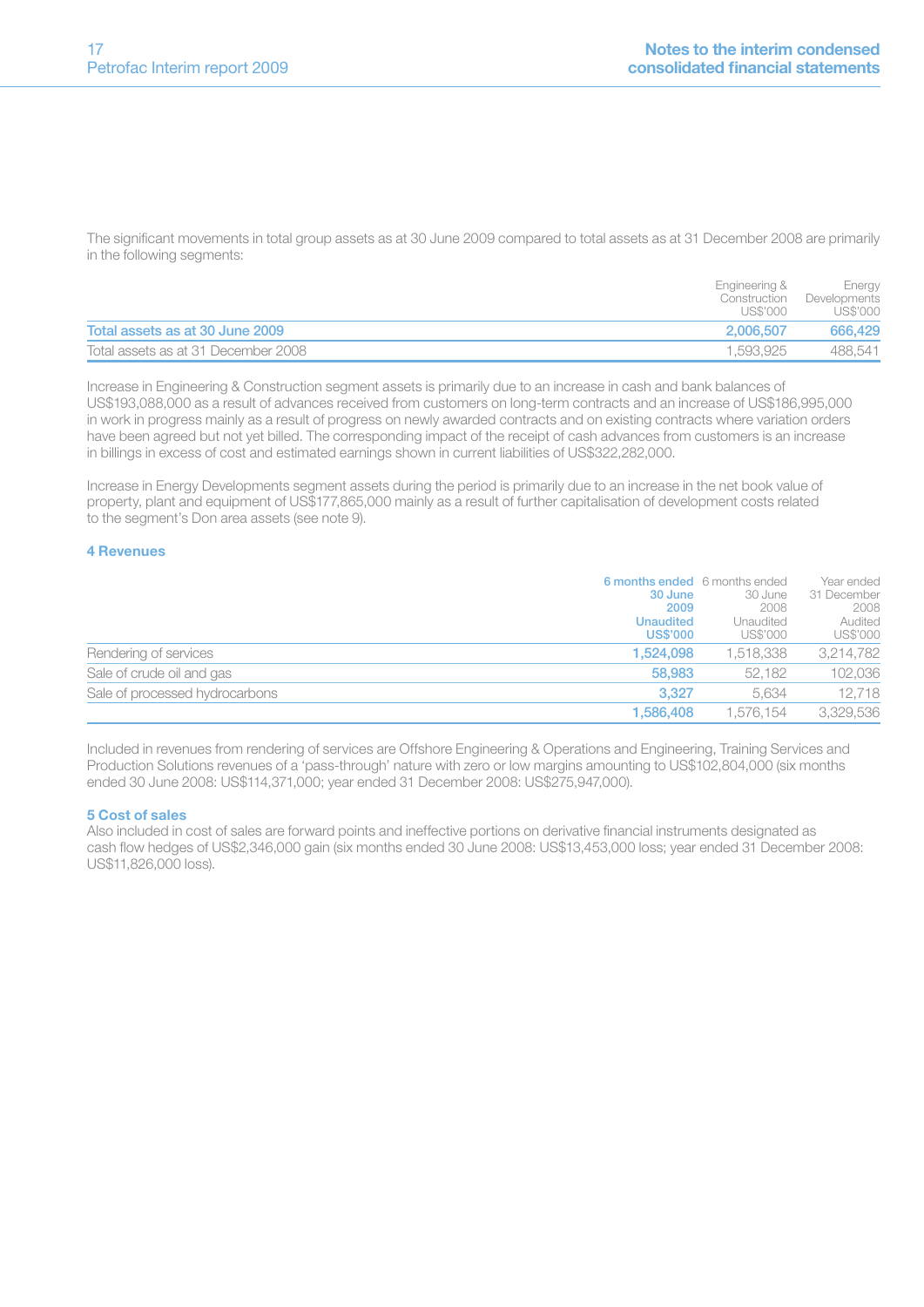### Notes to the interim condensed consolidated financial statements continued

#### 6 Income tax

Income tax expense is recognised based on management's best estimate of each segment's annual income tax rate expected for the full financial year.

The major components of the income tax expense are as follows:

|                                                                 | <b>O MONUS engeg</b> O MONUS engeg |           |             |
|-----------------------------------------------------------------|------------------------------------|-----------|-------------|
|                                                                 | 30 June                            | 30 June   | 31 December |
|                                                                 | 2009                               | 2008      | 2008        |
|                                                                 | <b>Unaudited</b>                   | Unaudited | Audited     |
|                                                                 | <b>US\$'000</b>                    | US\$'000  | US\$'000    |
| <b>Current income tax</b>                                       |                                    |           |             |
| Current income tax charge                                       | 51.489                             | 40.445    | 128.243     |
| Adjustments in respect of current income tax of previous years  | (14.218)                           |           | 4.373       |
| Deferred income tax                                             |                                    |           |             |
| Relating to origination and reversal of temporary differences   | (5,935)                            | (868)     | (33, 393)   |
| Adjustments in respect of deferred income tax of previous years | (2,582)                            |           | (5,844)     |
|                                                                 | 28.754                             | 39.577    | 93.379      |
|                                                                 |                                    |           |             |

The group's effective tax rate for the six months is 16.5% (six months ended 30 June 2008: 24.6%; year ended 31 December 2008: 26.1%). The principal reason for the decrease in the group's effective tax rate is the confirmation during the period of the applicability of a lower tax rate in relation to the group's projects in Oman. Other contributing factors include a higher proportion of Engineering & Construction segmental profits being earned in lower tax rate jurisdictions.

With effect from the 2009 year of assessment Jersey abolished the exempt company regime for existing companies. Profits arising in the Company for the 2009 year of assessment and future periods will be subject to tax at the rate of 0%.

In the prior year the Company was exempt from taxation under the provisions of Article 123A of the Income tax (Jersey) Law 1961 as amended.

#### 7 Earnings per share

Basic earnings per share amounts are calculated by dividing the net profit for the period attributable to ordinary shareholders by the weighted average number of ordinary shares outstanding during the period.

Diluted earnings per share amounts are calculated by dividing the net profit attributable to ordinary shareholders, after adjusting for any dilutive effect, by the weighted average number of ordinary shares outstanding during the period, adjusted for the effects of ordinary shares granted under the employee share award schemes which are held in trust.

The following reflects the income and share data used in calculating basic and diluted earnings per share:

|                                                                                           | 6 months ended 6 months ended<br>30 June<br>2009<br><b>Unaudited</b><br><b>US\$'000</b> | 30 June<br>2008<br>Unaudited<br>US\$'000 | Year ended<br>31 December<br>2008<br>Audited<br>US\$'000 |
|-------------------------------------------------------------------------------------------|-----------------------------------------------------------------------------------------|------------------------------------------|----------------------------------------------------------|
| Net profit attributable to ordinary shareholders for basic and diluted earnings per share | 145,571                                                                                 | 121.240                                  | 264.989                                                  |
|                                                                                           | 6 months ended 6 months ended<br>30 June<br>2009<br><b>Unaudited</b><br>'000            | 30 June<br>2008<br>Unaudited<br>000'     | Year ended<br>31 December<br>2008<br>Audited<br>'000     |
| Weighted average number of ordinary shares for basic earnings per share                   | 336,776                                                                                 | 340.176                                  | 339,585                                                  |
| Effect of diluted potential ordinary shares granted under share-based payment schemes     | 4.172                                                                                   | 4.952                                    | 4.072                                                    |
| Adjusted weighted average number of ordinary shares for diluted earnings per share        | 340,948                                                                                 | 345.128                                  | 343.657                                                  |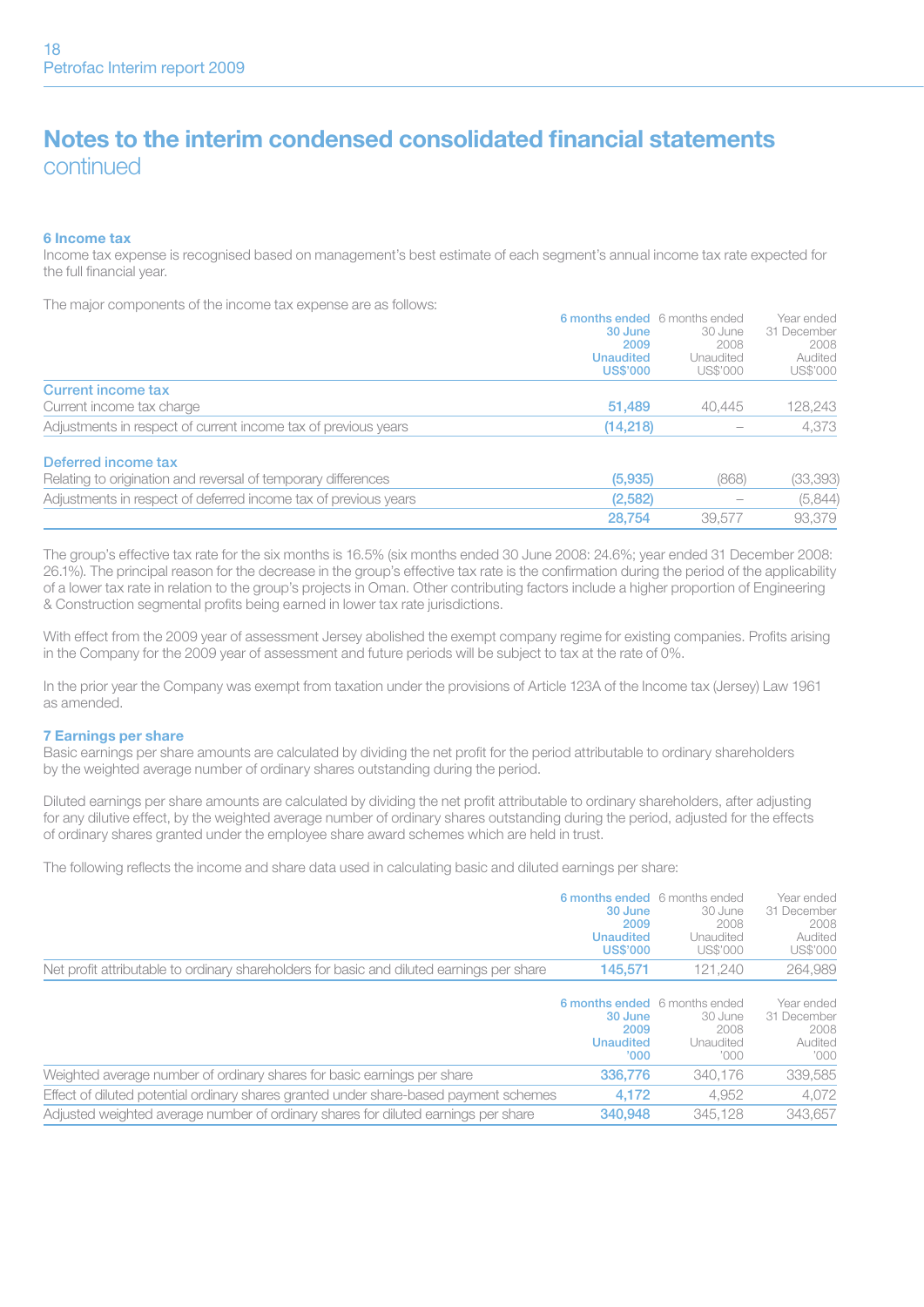#### 8 Dividends paid and proposed

|                                                | 6 months ended 6 months ended |           | Year ended  |
|------------------------------------------------|-------------------------------|-----------|-------------|
|                                                | 30 June                       | 30 June   | 31 December |
|                                                | 2009                          | 2008      | 2008        |
|                                                | <b>Unaudited</b>              | Unaudited | Audited     |
|                                                | <b>US\$'000</b>               | US\$'000  | US\$'000    |
| Declared and paid during the period            |                               |           |             |
| Equity dividends on ordinary shares:           |                               |           |             |
| Final dividend for 2007: 11.50 cents per share |                               | 39.164    | 39,164      |
| Interim dividend 2008: 7.50 cents per share    |                               |           | 25.536      |
| Final dividend for 2008: 17.90 cents per share | 60,332                        |           |             |
|                                                | 60.332                        | 39.164    | 64,700      |
|                                                |                               |           |             |

The Company proposes an interim dividend of 10.70 cents per share which was approved by the Board on 21 August 2009 for payment on 23 October 2009.

#### 9 Property, plant and equipment

During the period, the group incurred capital expenditure of US\$184,475,000 (30 June 2008: US\$33,842,000; 31 December 2008: US\$167,265,000) on the development of its Don area assets, US\$8,606,000 (30 June 2008: US\$13,674,000; 31 December 2008: US\$24,939,000) on the Chergui gas concession in Tunisia, appraisal well costs of US\$4,255,000 (30 June 2008: US\$5,132,000; 31 December 2008: US\$6,020,000) on Cendor in Malaysia and US\$3,055,000 (30 June 2008: US\$ nil; 31 December 2008: US\$ nil) on the Ohanet asset in Algeria.

Included in the Don capital expenditure above are capitalised decommissioning costs of US\$45,791,000 (30 June 2008: US\$ nil; 31 December 2008: US\$1,257,000).

#### 10 Goodwill

The net decrease in the goodwill balance in the current period represents foreign exchange gains of US\$10,514,000 and reductions as a result of reassessment of deferred consideration payable on the acquisitions of SPD Group Limited of US\$2,572,000, Caltec Limited of US\$6,994,000 and Eclipse Petroleum Technology Limited of US\$1,814,000.

#### 11 Intangible assets

Movements in intangible assets mainly comprise additions to intangible oil & gas assets of US\$20,290,000 representing further appraisal drilling costs in respect of the group's interest in the Cendor field in Malaysia.

### 12 Derivative financial instruments

The movement during the period is due to changes in the fair value of derivative financial instruments which the group uses to hedge its risk against foreign currency exposure on sales, purchases and borrowings that are entered into in a currency other than US dollars and exposure to oil price revenue fluctuations.

During the period the group entered into various crude oil swaps hedging oil production of 66,000 bbl with maturities ranging from 1 July 2009 to 31 December 2009. Two crude oil collars were also contracted hedging 60,000 bbl of oil production with maturities from 1 January 2010 to 30 June 2010. In addition, two fuel oil swaps were also entered into for hedging gas production of 13,500mt with maturities from 1 October 2009 to 30 June 2010.

During the period the group entered into the following foreign exchange forward contracts designated as cash flow hedges:

|                    |                                    | Sales                  |                                         | Purchases                      |  |
|--------------------|------------------------------------|------------------------|-----------------------------------------|--------------------------------|--|
| Currencies         | Foreign currency<br>amount<br>'000 | equivalent<br>US\$'000 | US\$ Foreign currency<br>amount<br>'000 | US\$<br>equivalent<br>US\$'000 |  |
| Euro               | 192.000                            | 266,560                | 330,000                                 | 428,843                        |  |
| Sterling           |                                    |                        | 40.560                                  | 55,185                         |  |
| Yen                | 527,800                            | 5.859                  | $\sim$                                  |                                |  |
| Kuwaiti Dinars     | 16,000                             | 55.691                 | $\sim$                                  |                                |  |
| <b>UAE Dirhams</b> | 71.666                             | 19.506                 | $\sim$                                  |                                |  |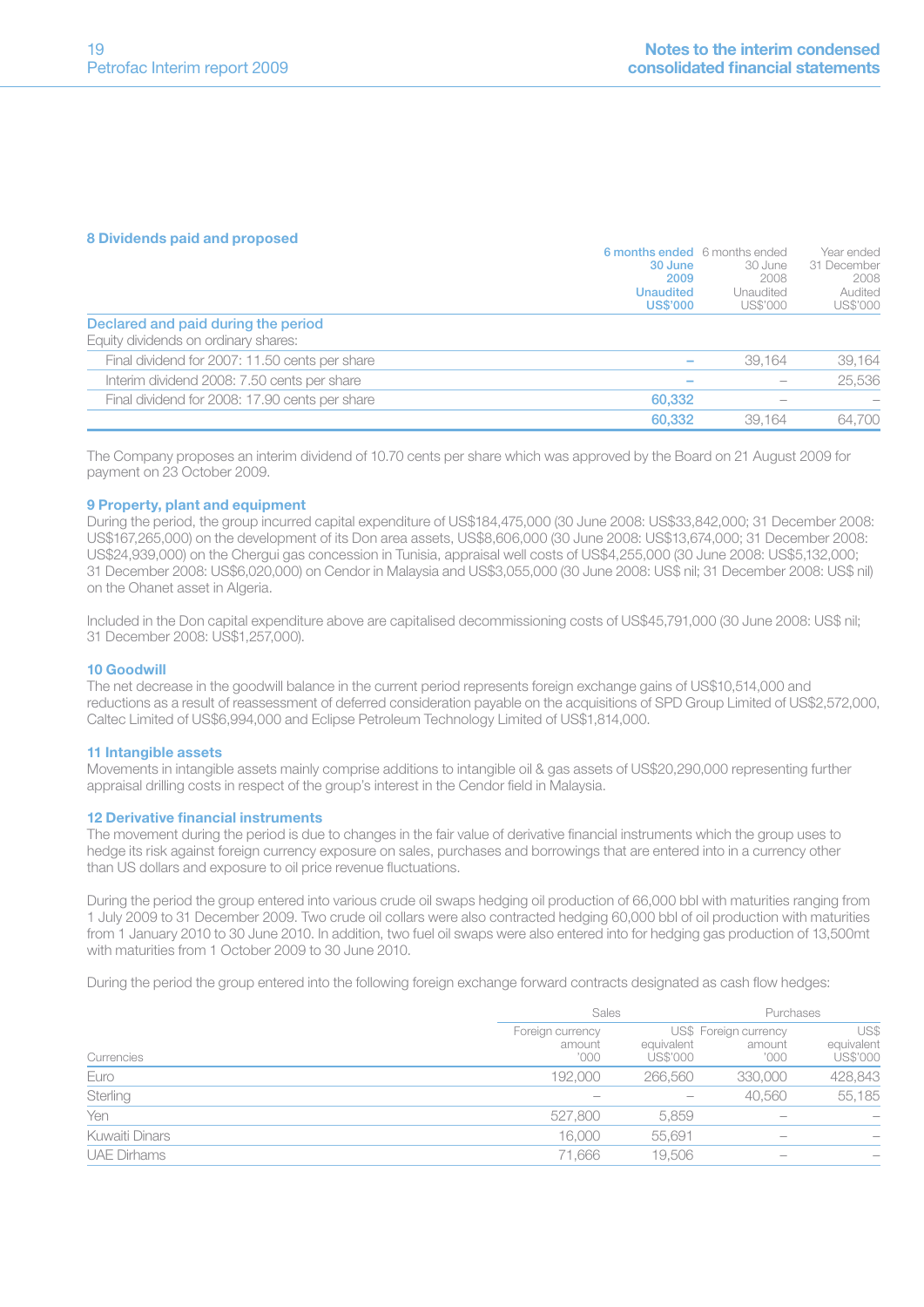### Notes to the interim condensed consolidated financial statements continued

#### 13 Cash and cash equivalents

For the purposes of the interim condensed consolidated cash flow statement, cash and cash equivalents comprise the following:

|                              | 30 June<br>2009                     | 30 June<br>2008       | 31 December<br>2008 |
|------------------------------|-------------------------------------|-----------------------|---------------------|
|                              | <b>Unaudited</b><br><b>US\$'000</b> | Unaudited<br>US\$'000 | Audited<br>US\$'000 |
| Cash at bank and in hand     | 112.093                             | 103.234               | 107.461             |
| Short-term deposits          | 788.084                             | 461.972               | 586.954             |
| Cash and short-term deposits | 900.177                             | 565,206               | 694,415             |
| Bank overdrafts              | (15.979)                            | (13.458)              | (45, 256)           |
|                              | 884.198                             | 551.748               | 649.159             |

### 14 Treasury shares and share-based payments

During the period, the Company acquired nil (30 June 2008: 1,554,194; 31 December 2008: 5,854,194) of its own shares at a cost of US\$ nil (30 June 2008: US\$16,969,000; 31 December 2008: US\$42,500,000) for the purpose of making awards under the group's employee share schemes and these shares have been classified in the balance sheet as treasury shares within equity. In addition during the period 2,158,122 shares (including 67,971 accrued dividend shares) with a cost of \$12,087,000 were transferred out of the Employee Benefit Trust on vesting of various employee share scheme awards as shown below.

Of the 7,382,184 shares held in the Petrofac Employee Benefit Trust at 30 June 2009, 5,504,819 are still being held in a Lehman Brothers client custody account pending release on the finalisation of their legal administration.

The following table shows the movements in the number of shares held under the three group employee share schemes:

|                                                 | Deferred Bonus<br>Share Plan*<br>Number | Performance<br>Share Plan<br>Number | Restricted<br>Share Plan<br>Number |
|-------------------------------------------------|-----------------------------------------|-------------------------------------|------------------------------------|
| Outstanding at 1 January 2009                   | 3.755.383                               | 1.298.809                           | 1,184,711                          |
| Granted during the period                       | 2.774.600                               | 576,780                             | 76,008                             |
| Vested during the period                        | (1,673,943)                             | (411.028)                           | (5, 180)                           |
| Forfeited during the period                     | (28.418)                                | (3.318)                             | (3, 142)                           |
| Outstanding but not exercisable at 30 June 2009 | 4,827,622                               | 1.461.243                           | 1,252,397                          |

Made up of following awards:

| 2006 | $\sim$    | $\hspace{0.1mm}-\hspace{0.1mm}$ | 154.649   |
|------|-----------|---------------------------------|-----------|
| 2007 | 758.022   | 436,603                         | 229,207   |
| 2008 | 1.297.164 | 447.860                         | 792.533   |
| 2009 | 2.772.436 | 576.780                         | 76,008    |
|      | 4.827.622 | 1.461.243                       | 1,252,397 |

\* Includes invested and matching shares.

The fair value of the equity-settled awards granted during the period ended 30 June 2009 in respect of the Deferred Bonus Share Plan were estimated based on the quoted closing market price of 545 pence per Company share at the date of grant with an assumed vesting rate of 99% per annum over the vesting period of the plan.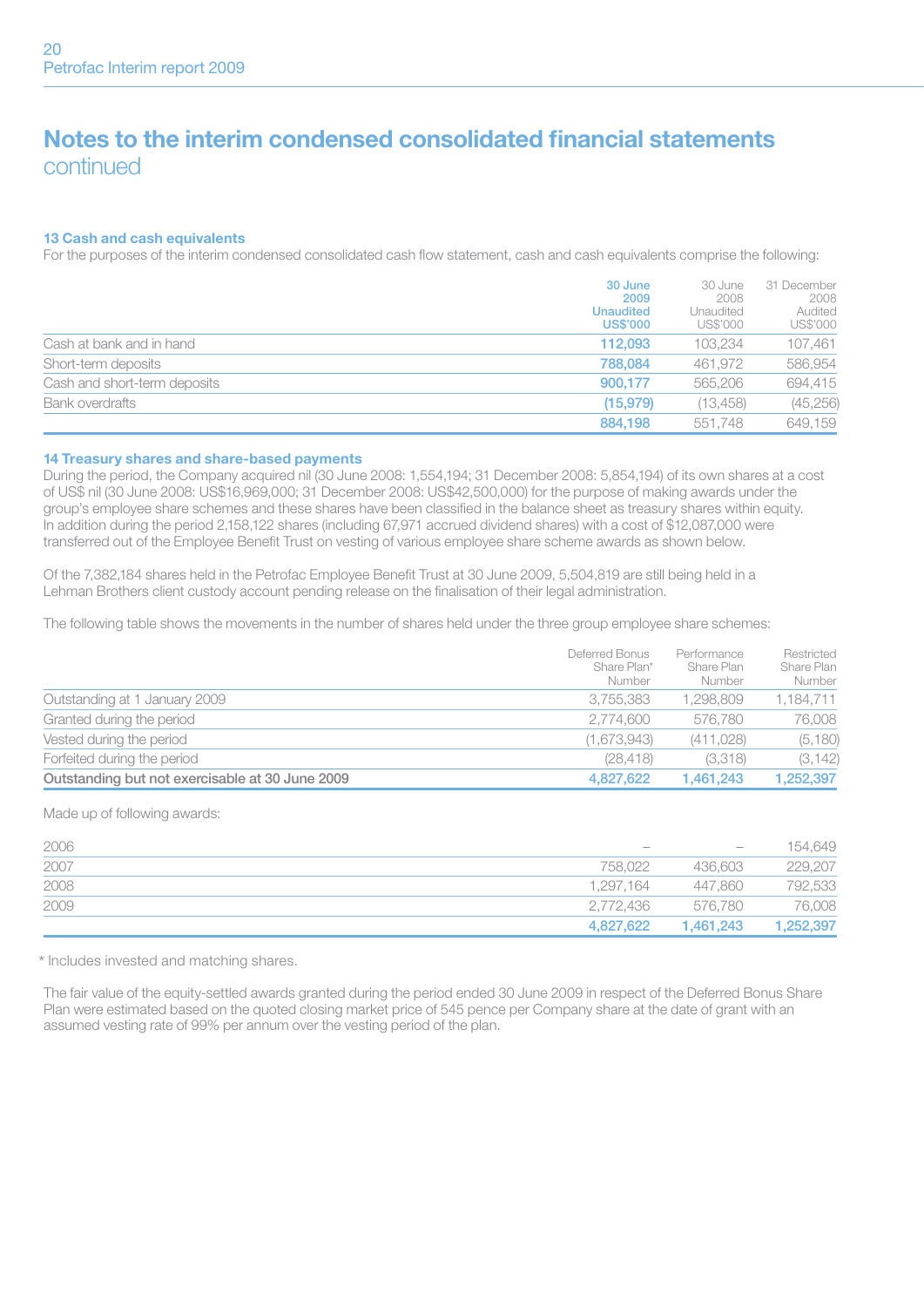The fair value of the non-market based equity-settled awards granted during the period ended 30 June 2009 representing 50% of the total Performance Share Plan award were estimated based on the quoted closing market price of 545 pence per Company share at the date of grant with an assumed vesting rate of 100% per annum over the three-year vesting period of the plan. The remaining 50% of these awards which are market performance based were fair valued by an independent valuer at 456 pence per share using a Monte Carlo simulation model taking into account the terms and conditions of the plan rules and using the following assumptions at the date of grant:

| Expected share price volatility (based on median of comparator group's three-year volatilities) | $49.0\%$ |
|-------------------------------------------------------------------------------------------------|----------|
| Share price correlation with comparator group                                                   | 36.0%    |
| Risk-free interest rate                                                                         | $2.1\%$  |
| Expected life of share award                                                                    | 3 vears  |

The fair value of the equity-settled awards granted at various dates during the period ended 30 June 2009 in respect of the Restricted Share Plan were based on an average market price of 430 pence with an assumed vesting rate of 100% per annum over the vesting period of the plan.

The group has recognised an expense in the income statement for the period to 30 June 2009 relating to employee share-based incentives of US\$6,111,000 (six months ended 30 June 2008: US\$4,331,000; year ended 31 December 2008: US\$9,448,000) which has been transferred to the reserve for share-based payments along with US\$10,949,000 of the remaining bonus liability accrued for the year ended 31 December 2008 (30 June 2008: US\$9,603,000; 31 December 2008: US\$9,602,000) which has been voluntarily elected or mandatorily obliged to be settled in shares granted during the period.

#### 15 Other reserves

|                                                                                                 | Net unrealised<br>gains/(losses)<br>on available-for-<br>sale financial<br>assets<br>US\$'000 | Net unrealised<br>(losses)/gains<br>on derivatives<br>US\$'000 | Foreign<br>currency<br>translation<br>US\$'000 | Reserve for<br>share-based<br>payments<br>US\$'000 | Total<br>US\$'000 |
|-------------------------------------------------------------------------------------------------|-----------------------------------------------------------------------------------------------|----------------------------------------------------------------|------------------------------------------------|----------------------------------------------------|-------------------|
| Balance at 1 January 2009                                                                       | 74                                                                                            | 7.847                                                          | (79, 415)                                      | 32.202                                             | (39, 292)         |
| Foreign currency translation                                                                    |                                                                                               |                                                                | 15.249                                         |                                                    | 15,249            |
| Net gains on maturity of cash flow hedges recycled<br>in the period                             |                                                                                               | (6, 732)                                                       |                                                |                                                    | (6, 732)          |
| Net changes in fair value of derivatives and financial assets<br>designated as cash flow hedges |                                                                                               | 49,838                                                         |                                                |                                                    | 49,838            |
| Share-based payments charge (note 14)                                                           | $\overline{\phantom{0}}$                                                                      |                                                                |                                                | 6.111                                              | 6,111             |
| Transfer during the period (note 14)                                                            |                                                                                               |                                                                |                                                | 10.949                                             | 10,949            |
| Shares vested during the period (note 14)                                                       | $\overline{\phantom{0}}$                                                                      |                                                                |                                                | (11,706)                                           | (11,706)          |
| Balance at 30 June 2009 (unaudited)                                                             | 74                                                                                            | 50,953                                                         | (64, 166)                                      | 37,556                                             | 24,417            |
| Balance at 1 January 2008 (as restated)*                                                        | 598                                                                                           | 65.857                                                         | 4.817                                          | 16.161                                             | 87,433            |
| Foreign currency translation                                                                    |                                                                                               |                                                                | (512)                                          |                                                    | (512)             |
| Net gains on maturity of cash flow hedges recycled<br>in the period                             |                                                                                               | (23, 460)                                                      |                                                |                                                    | (23, 460)         |
| Net changes in fair value of derivatives and financial assets<br>designated as cash flow hedges |                                                                                               | 12.720                                                         |                                                |                                                    | 12,720            |
| Changes in fair value of available-for-sale financial assets                                    | (112)                                                                                         |                                                                |                                                |                                                    | (112)             |
| Share-based payments charge (note 14)                                                           | -                                                                                             |                                                                |                                                | 4.331                                              | 4,331             |
| Transfer during the period (note 14)                                                            |                                                                                               |                                                                |                                                | 9,603                                              | 9,603             |
| Shares vested during the period                                                                 |                                                                                               |                                                                |                                                | (2,762)                                            | (2,762)           |
| Balance at 30 June 2008 (unaudited)*                                                            | 486                                                                                           | 55.117                                                         | 4.305                                          | 27.333                                             | 87,241            |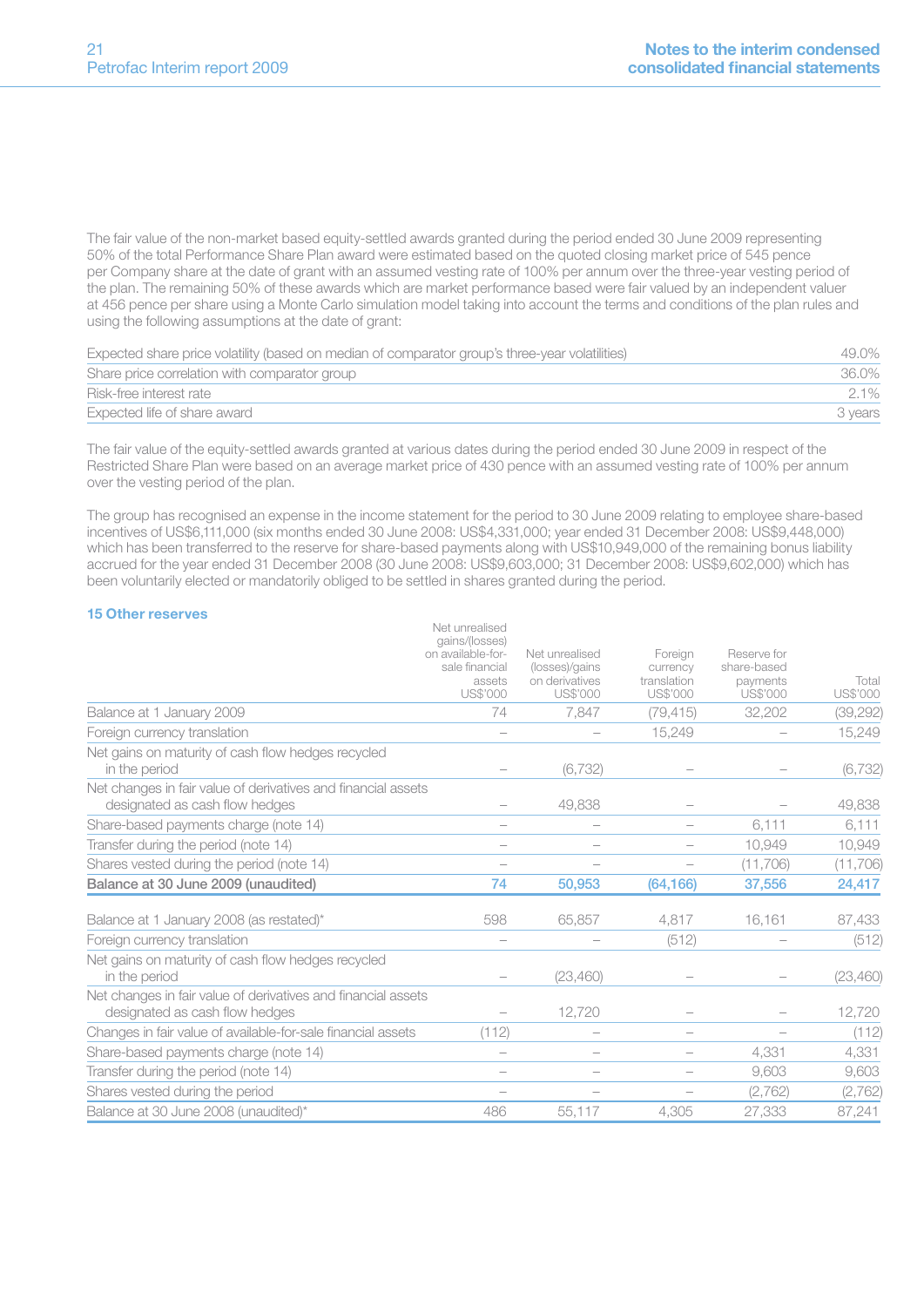### Notes to the interim condensed consolidated financial statements continued

Net unrealised

#### 15 Other reserves continued

|                                                                                                 | gains/(losses)<br>on available-for-<br>sale financial<br>assets<br>US\$'000 | Net unrealised<br>(losses)/gains<br>on derivatives<br>US\$'000 | Foreign<br>currency<br>translation<br>US\$'000 | Reserve for<br>share-based<br>payments<br>US\$'000 | Total<br>US\$'000 |
|-------------------------------------------------------------------------------------------------|-----------------------------------------------------------------------------|----------------------------------------------------------------|------------------------------------------------|----------------------------------------------------|-------------------|
| Balance at 1 January 2008 (as restated)*                                                        | 598                                                                         | 65.857                                                         | 4,817                                          | 16.161                                             | 87,433            |
| Foreign currency translation                                                                    |                                                                             |                                                                | (84, 232)                                      |                                                    | (84, 232)         |
| Net gains on maturity of cash flow hedges recycled<br>in the year                               |                                                                             | (32.103)                                                       |                                                |                                                    | (32, 103)         |
| Net changes in fair value of derivatives and financial assets<br>designated as cash flow hedges |                                                                             | (25,907)                                                       |                                                |                                                    | (25,907)          |
| Changes in fair value of available-for-sale financial assets                                    | (879)                                                                       |                                                                |                                                |                                                    | (879)             |
| Impairment of available-for-sale financial assets                                               | 355                                                                         |                                                                |                                                |                                                    | 355               |
| Share-based payments charge (note 14)                                                           |                                                                             |                                                                |                                                | 9.448                                              | 9,448             |
| Transfer during the year                                                                        |                                                                             |                                                                |                                                | 9.602                                              | 9,602             |
| Shares vested during the year                                                                   |                                                                             |                                                                |                                                | (3,009)                                            | (3,009)           |
| Balance at 31 December 2008 (audited)                                                           | 74                                                                          | 7.847                                                          | (79, 415)                                      | 32.202                                             | (39, 292)         |

\* During 2008, the Company identified that in prior periods certain gains and losses on cash flow hedges had been recycled to accrued contract expenses from other reserves (net unrealised (losses)/gains on derivatives) ahead of the contract costs to which they relate impacting the income statement. As a result US\$36,966,000 was reclassified from accrued contract expenses to other reserves at 1 January 2008. The net changes in fair value of derivatives as at 30 June 2008 have also been restated by US\$36,177,000.

#### 16 Capital commitments

At 30 June 2009 the group had capital commitments of US\$83,663,000 (31 December 2008: US\$44,035,000; 30 June 2008: US\$142,547,000).

Included in the above are commitments relating to the development of the Don area assets of US\$59,418,000 (31 December 2008: US\$8,610,000; 30 June 2008: US\$119,797,000), additional appraisal and development well costs on the Cendor project in Malaysia of US\$21,358,000 (31 December 2008: US\$26,468,000; 30 June 2008: US\$15,582,000) and on the Ohanet investment of US\$2,545,000 (31 December 2008: US\$ nil; 30 June 2008: US\$ nil).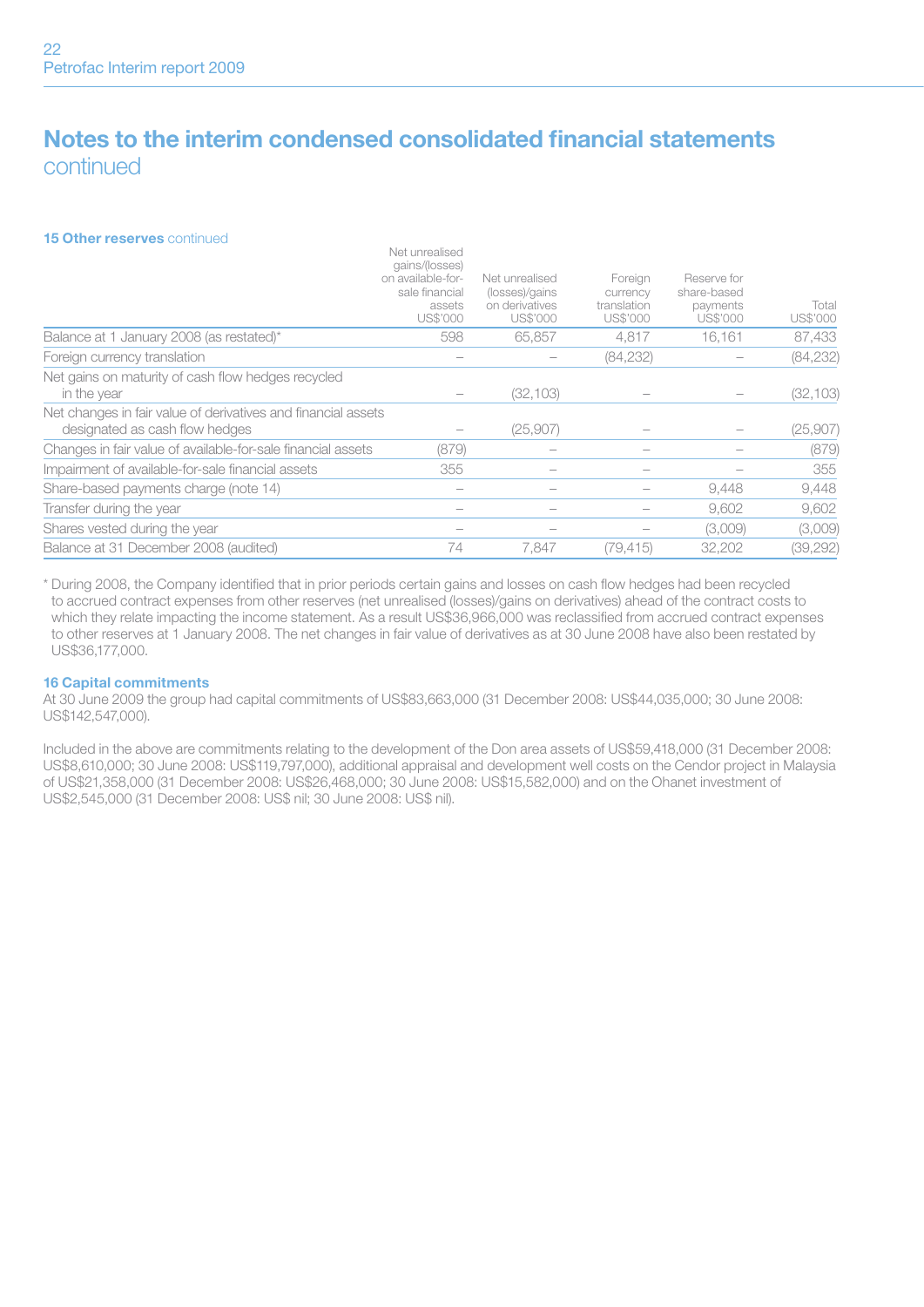#### 17 Related party transactions

The following table provides the total amount of transactions which have been entered into with related parties:

|                |                                                                      | Sales<br>ŤΟ<br>related<br>parties<br>US\$'000 | Purchases<br>from<br>related<br>parties<br>US\$'000 | Amounts<br>owed<br>by related<br>parties<br>US\$'000 | Amounts<br>owed<br>to related<br>parties<br>US\$'000 |
|----------------|----------------------------------------------------------------------|-----------------------------------------------|-----------------------------------------------------|------------------------------------------------------|------------------------------------------------------|
| Joint ventures | Six months ended 30 June 2009 (unaudited)                            | 349                                           | 13                                                  | 2.805                                                | 436                                                  |
|                | Six months ended 30 June 2008 (unaudited)                            | 2.768                                         | 104                                                 | 3.408                                                | 410                                                  |
|                | Year ended 31 December 2008 (audited)                                | 9.081                                         | 1.858                                               | 2.907                                                | 367                                                  |
|                | Other directors' interests Six months ended 30 June 2009 (unaudited) |                                               | 588                                                 |                                                      | 23                                                   |
|                | Six months ended 30 June 2008 (unaudited)                            |                                               | 522                                                 |                                                      | 168                                                  |
|                | Year ended 31 December 2008 (audited)                                |                                               | 1.277                                               |                                                      | 192                                                  |

All sales to and purchases from joint ventures are made at normal market prices and the pricing policies and terms of these transactions are approved by the group's management.

All related party balances at 30 June 2009 will be settled in cash.

Purchases in respect of other directors' interests of US\$588,000 (six months ended 30 June 2008: US\$522,000; year ended 31 December 2008: US\$1,277,000) reflect the market rate based costs of chartering the services of an aeroplane used for the transport of senior management and directors of the group on company business, which is owned by an offshore trust of which the Chief Executive of the Company is a beneficiary.

#### Compensation of key management personnel

|                                      | <b>b months ended</b> b months ended |           | rear engeg  |
|--------------------------------------|--------------------------------------|-----------|-------------|
|                                      | 30 June                              | 30 June   | 31 December |
|                                      | 2009                                 | 2008      | 2008        |
|                                      | <b>Unaudited</b>                     | Unaudited | Audited     |
|                                      | <b>US\$'000</b>                      | US\$'000  | US\$'000    |
| Short-term employee benefits         | 1.428                                | 1.627     | 5.542       |
| Other long-term employment benefits  | 23                                   | 33        | 59          |
| Share-based payments                 | 780                                  | 690       | 1.311       |
| Fees paid to non-executive directors | 249                                  | 305       | 554         |
|                                      | 2.480                                | 2.655     | 7.466       |

### Statement of directors' responsibilities

The directors confirm that, to the best of their knowledge, the condensed set of financial statements on pages 9 to 23 has been prepared in accordance with IAS 34 'Interim Financial Reporting', and that the interim management report on pages 2 to 8 includes a fair review of the information required by DTR 4.2.7 and DTR 4.2.8.

The directors of Petrofac Limited are listed in the *Petrofac Annual report and accounts 2008*.

By the order of the Board

Ayman Asfari Keith Roberts Group Chief Executive Chief Financial Officer 21 August 2009 21 August 2009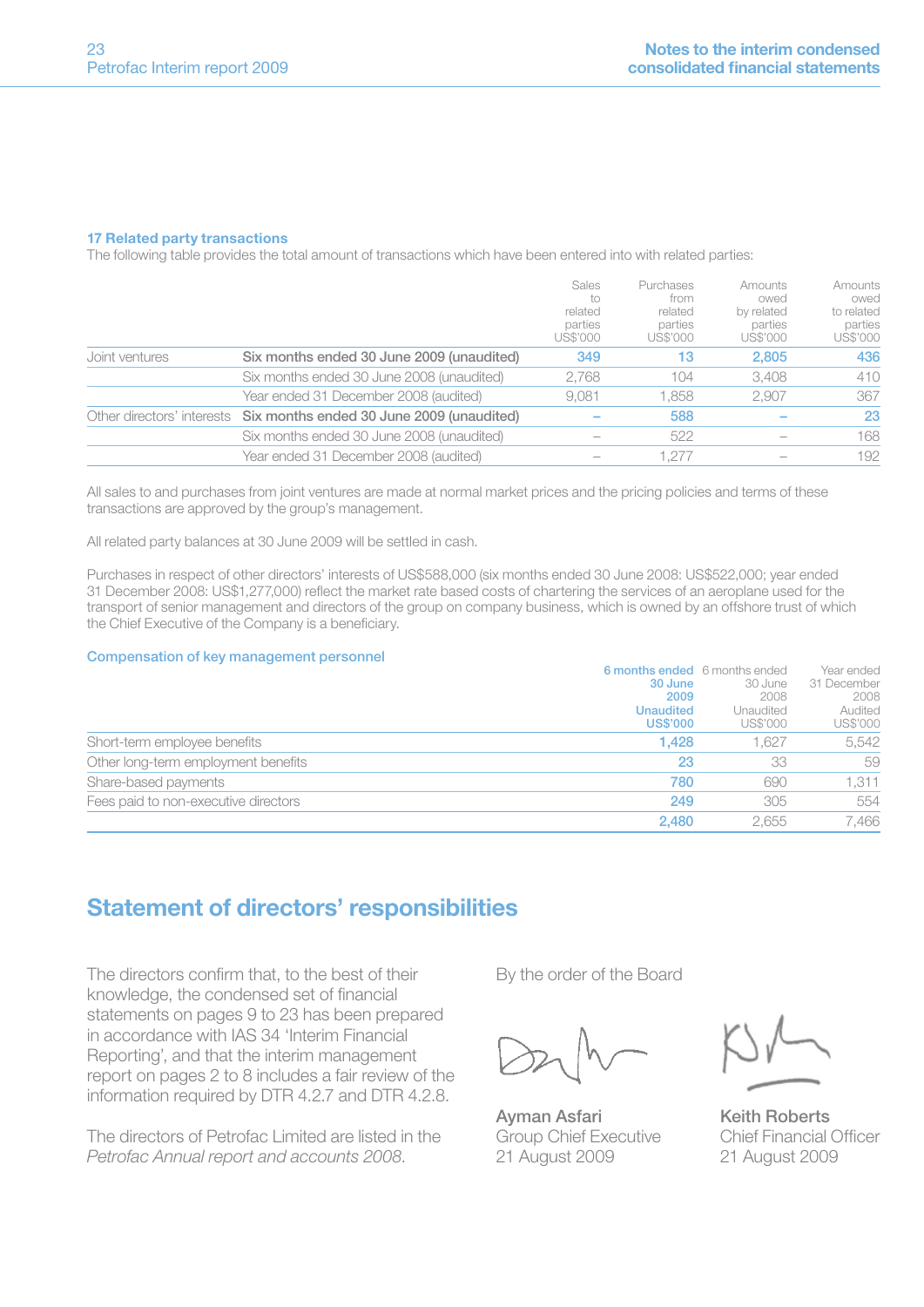### Independent review report to Petrofac Limited

### Introduction

We have been engaged by the Company to review the Interim condensed consolidated financial statements for the six months ended 30 June 2009 in the Interim report which comprises the Interim condensed consolidated income statement, the Interim condensed consolidated statement of comprehensive income, the Interim condensed consolidated balance sheet, the Interim condensed consolidated cash flow statement, the Interim condensed consolidated statement of changes in equity and the related explanatory notes. We have read the other information contained in the Interim report and considered whether it contains any apparent misstatements or material inconsistencies with the information in the condensed set of financial statements.

This report is made solely to the Company in accordance with guidance contained in ISRE 2410 (UK and Ireland) 'Review of Interim Financial Information Performed by the Independent Auditor of the Entity' issued by the Auditing Practices Board. To the fullest extent permitted by law, we do not accept or assume responsibility to anyone other than the Company, for our work, for this report, or for the conclusions we have formed.

### Directors' responsibilities

The interim report is the responsibility of, and has been approved by, the directors. The directors are responsible for preparing the interim report in accordance with the Disclosure and Transparency Rules of the United Kingdom's Financial Services Authority.

As disclosed in note 2, the annual consolidated financial statements of Petrofac Limited are prepared in accordance with International Financial Reporting Standards (IFRS) issued by the International Accounting Standards Board. The condensed consolidated financial statements included in this Interim report have been prepared in accordance with International Accounting Standard 34, 'Interim Financial Reporting'.

### Our responsibility

Our responsibility is to express to the Company a conclusion on the interim condensed consolidated financial statements in the interim report based on our review.

### Scope of review

We conducted our review in accordance with International Standard on Review Engagements (UK and Ireland) 2410, 'Review of Interim Financial Information Performed by the Independent Auditor of the Entity' issued by the Auditing Practices Board for use in the United Kingdom. A review of interim financial information consists of making enquiries. primarily of persons responsible for financial and accounting matters, and applying analytical and other review procedures. A review is substantially less in scope than an audit conducted in accordance with International Standards on Auditing (UK and Ireland) and consequently does not enable us to obtain assurance that we would become aware of all significant matters that might be identified in an audit. Accordingly, we do not express an audit opinion.

### Conclusion

Based on our review, nothing has come to our attention that causes us to believe that the Interim condensed consolidated financial statements in the interim report for the six months ended 30 June 2009 are not prepared, in all material respects, in accordance with International Accounting Standard 34 and the Disclosure and Transparency Rules of the United Kingdom's Financial Services Authority.

Ernst & Young LLP London 21 August 2009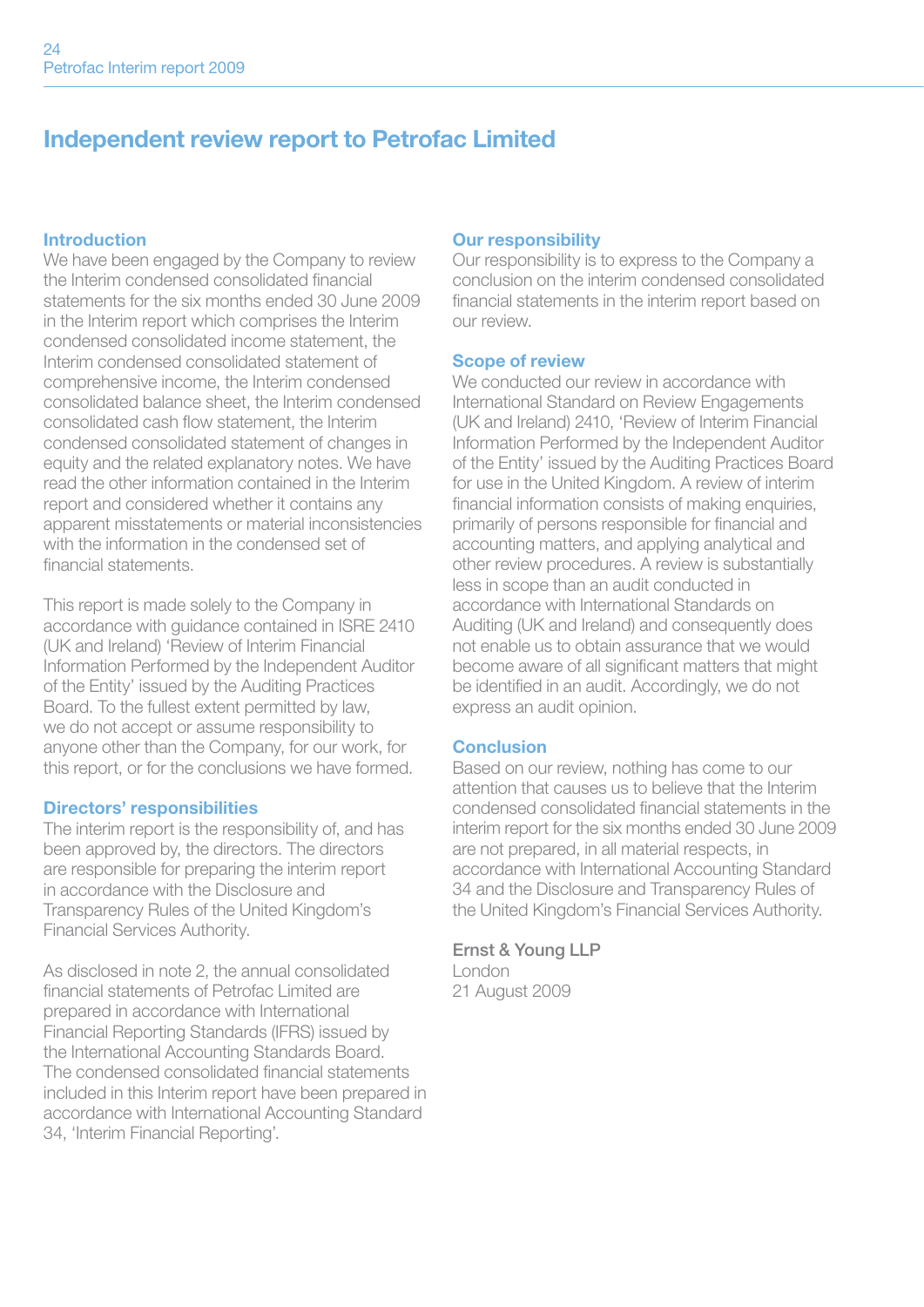### Shareholder information

At 30 June 2009

Petrofac shares are traded on the London Stock Exchange using code 'PFC.L'.

12 Castle Street **12 Castle Street 12 Castle Street** 12 Castle Street 12 Castle Street 12 Castle Street 12 Castle Street 12 Castle Street 12 Castle Street 12 Castle Street 12 Castle Street 12 Castle Street 12 Castle Street Jersey JF2 3RT

### UK Transfer Agent

Capita Registrars **The Registry** 34 Beckenham Road Beckenham Kent BR3 4TU

### Legal Advisers to the Company

*As to English Law As to Jersey Law* Freshfields Bruckhaus Deringer LLP Ogier<br>65 Fleet Street White London EC4Y 1HS Don Street

## **Joint Brokers**<br>Goldman Sachs

Peterborough Court 113 Fleet Street **London EC2R 6DA** London EC4A 2BB

# **Registrar Company Secretary and registered office**<br>Capita Registrars (Jersey) Limited **Capital Company Secretary and registered office**

Capita Registrars (Jersey) Limited Ogier Corporate Services (Jersey) Limited Don Street<br>St Helier Jersey JE4 9WG

> Whiteley Chambers St Helier Jersey JE4 9WG

JP Morgan Cazenove<br>20 Moorgate

## **Auditors**<br> **Auditors**<br>
Ernst & Young LLP<br>
Corporate & Financial PR<br>
Bell Pottinger Corporate & Financial PR

Ernst & Young LLP<br>
1 More London Place<br>
1 More London Place<br>
1 Gth Floor Holborn Gate 1 More London Place 6th Floor Holborn Gate<br>1 ondon SE1 24F 330 High Holborn London WC1V 7QD

### Financial calendar

| 25 September 2009 | Interim dividend record date        |
|-------------------|-------------------------------------|
| 23 October 2009   | Interim dividend payment            |
| 31 December 2009  | 2009 financial year end             |
| 8 March 2010      | 2009 full year results announcement |

Dates correct at time of print, but subject to change

The group's investor relations website can be found through www.petrofac.com